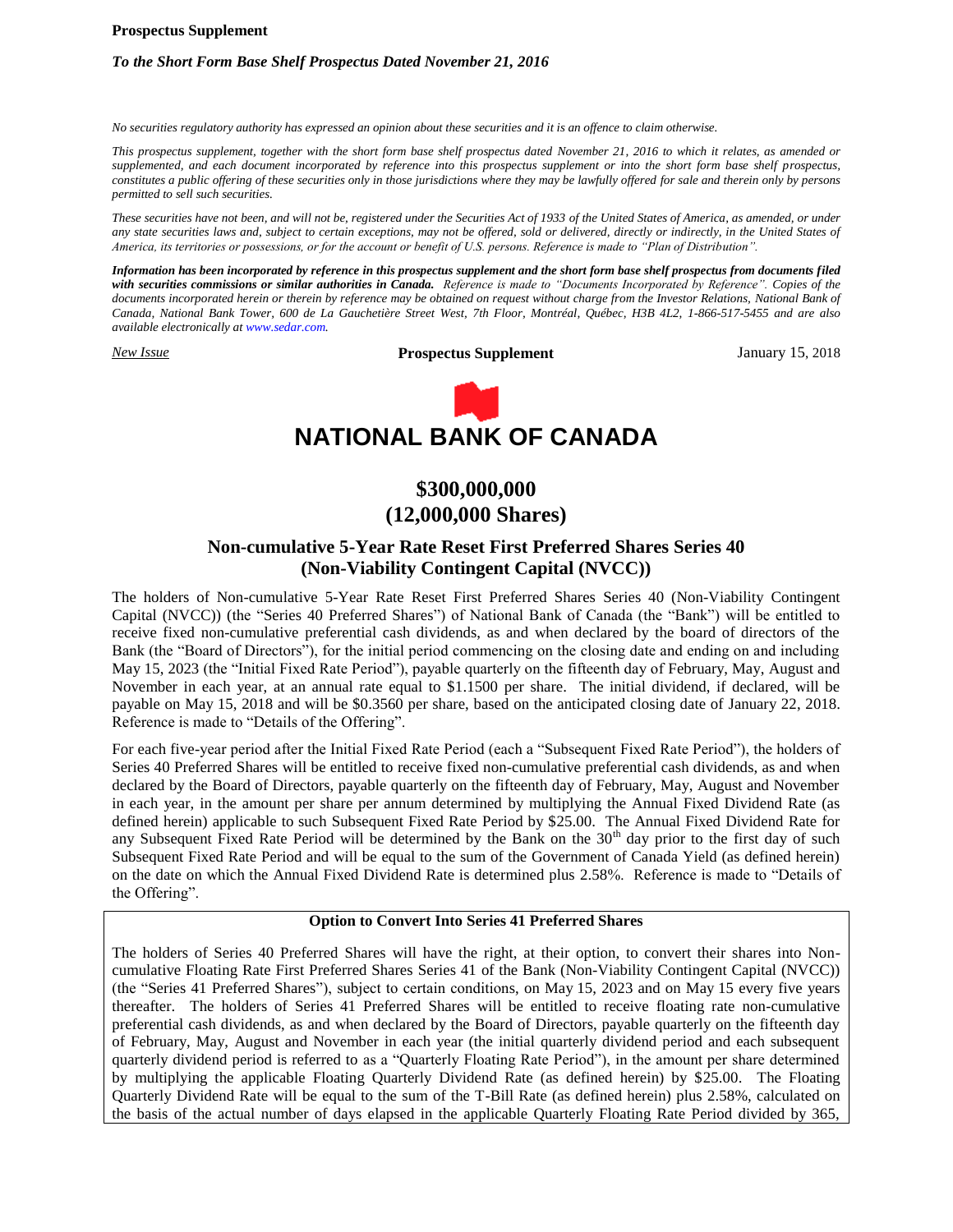determined on the  $30<sup>th</sup>$  day prior to the first day of the applicable Quarterly Floating Rate Period. Reference is made to "Details of the Offering".

Subject to the provisions of the *Bank Act* (Canada) (the "Bank Act") and to the prior consent of the Superintendent of Financial Institutions Canada (the "Superintendent") and to the provisions described below under "Details of the Offering – Provisions Common to the Series 40 Preferred Shares and the Series 41 Preferred Shares - Restrictions on Dividends and Retirement of Shares", on May 15, 2023 and on May 15, every five years thereafter, the Bank may redeem all or any part of the then outstanding Series 40 Preferred Shares, at the Bank's option without the consent of the holder, by the payment of an amount in cash for each such share so redeemed of \$25.00 together with all declared and unpaid dividends to the date fixed for redemption. Reference is made to "Details of the Offering".

The Series 40 Preferred Shares and the Series 41 Preferred Shares do not have a fixed maturity date and are not redeemable at the option of the holders of Series 40 Preferred Shares or Series 41 Preferred Shares. Reference is made to "Risk Factors".

Effective January 1, 2013 in accordance with capital adequacy requirements adopted by the Office of the Superintendent of Financial Institutions Canada ("OSFI"), non-common capital instruments issued after January 1, 2013, including subordinated debt securities or first preferred shares, must include terms providing for the full and permanent conversion of such securities into common shares upon the occurrence of certain trigger events relating to financial viability (the "Non-Viable Capital Contingency Provisions") in order to qualify as regulatory capital. The terms of the Series 40 Preferred Shares and the Series 41 Preferred Shares provide that such shares will automatically and immediately be converted, on a full and permanent basis, into a specified number of common shares of the Bank (the "Common Shares") upon the occurrence of a Trigger Event (as defined herein). Reference is made to "Details of the Offering".

The Bank has applied to list the Series 40 Preferred Shares, the Series 41 Preferred Shares and the Common Shares into which such shares may be converted upon the occurrence of a Trigger Event on the Toronto Stock Exchange (the "TSX"). Listing will be subject to the Bank fulfilling all of the requirements of the TSX.

# **Price: \$25.00 per share to yield initially 4.60% per annum**

National Bank Financial Inc., CIBC World Markets Inc., BMO Nesbitt Burns Inc., RBC Dominion Securities Inc., Scotia Capital Inc., TD Securities Inc., BFIN Securities LP, Canaccord Genuity Corp., Desjardins Securities Inc., GMP Securities L.P., Industrial Alliance Securities Inc., Laurentian Bank Securities Inc., Manulife Securities Incorporated and Raymond James Ltd. (collectively, the "Underwriters"), as principals, conditionally offer the Series 40 Preferred Shares, subject to prior sale, if, as and when issued by the Bank and accepted by the Underwriters in accordance with the conditions contained in the Underwriting Agreement referred to under "Plan of Distribution" and subject to the approval of certain legal matters on behalf of the Bank by McCarthy Tétrault LLP and on behalf of the Underwriters by Torys LLP.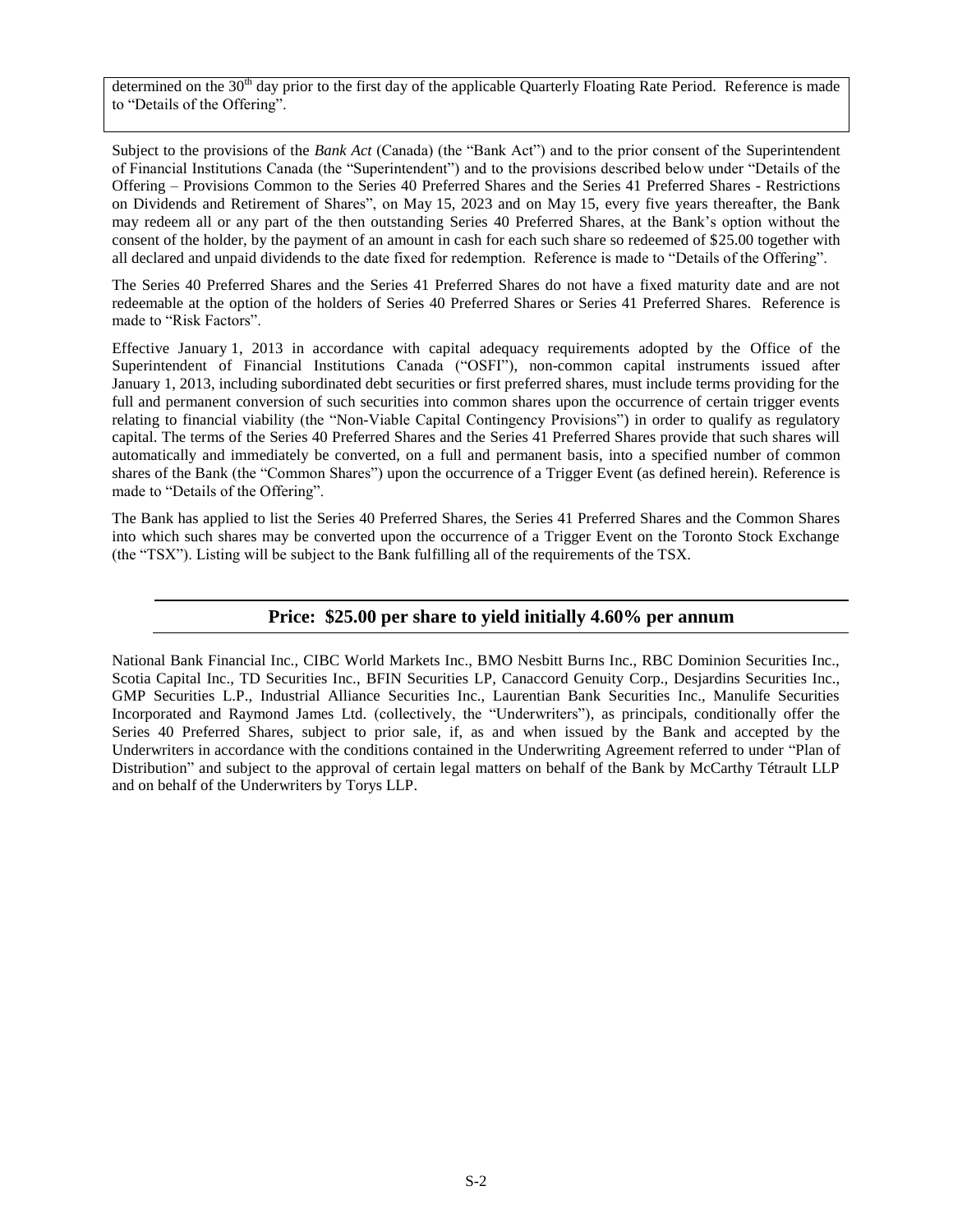**National Bank Financial Inc., one of the Underwriters, is a wholly-owned subsidiary of the Bank. Therefore, the Bank is a related and connected issuer of National Bank Financial Inc. under applicable securities legislation. Reference is made to "Plan of Distribution".**

|       | Price to the<br>Public | Underwriters'<br>$_{\text{Fee}}(1)$ | Net Proceeds<br>to the Bank $(2)$ |
|-------|------------------------|-------------------------------------|-----------------------------------|
|       | \$25.00                | \$0.75                              | \$24.25                           |
| Total | \$300,000,000          | \$9,000,000                         | \$291,000,000                     |

(1) The underwriting fee is \$0.25 for each share sold to certain institutions and \$0.75 per share for all other shares sold. The amounts represent the underwriting fee assuming no shares are sold to such institutions.

(2) Before deduction of expenses of the issue estimated at \$350,000, which, together with the Underwriters' fee, are payable by the Bank.

\_\_\_\_\_\_\_\_\_\_\_\_\_\_\_\_\_\_\_\_\_\_\_

In connection with this offering, the Underwriters may over-allot or effect transactions which stabilize or maintain the market price of the Series 40 Preferred Shares in accordance with applicable market stabilization rules. Such transactions, if commenced, may be discontinued at any time.

**The Underwriters may decrease the price at which the Series 40 Preferred Shares are distributed from the initial offering price of \$25.00.** Reference is made to "Plan of Distribution".

Subscriptions will be received by the Underwriters subject to rejection or allotment in whole or in part and the right is reserved to close the subscription books at any time without notice. It is expected that closing will take place on January 22, 2018 or such later date as may be agreed upon by the Bank and the Underwriters, but in any event not later than February 19, 2018. A "book-entry only" certificate representing the Series 40 Preferred Shares distributed hereunder will be issued in registered form to CDS Clearing and Depository Services Inc. ("CDS"), or its nominee, and will be deposited with CDS or such other person as CDS may appoint as "Custodian" (as such term is defined in the underwriting agreement referred to under "Plan of Distribution") on closing of this offering. A purchaser of Series 40 Preferred Shares will receive only a customer confirmation from the registered dealer who is a CDS participant and from or through whom the Series 40 Preferred Shares are purchased. See "Book-Entry Only Securities" in the accompanying short form base shelf prospectus dated November 21, 2016 (the "Accompanying Prospectus").

The Bank's head and registered office is located at the National Bank Tower, 600 de La Gauchetière Street West, 4 th Floor, Montréal, Québec, H3B 4L2.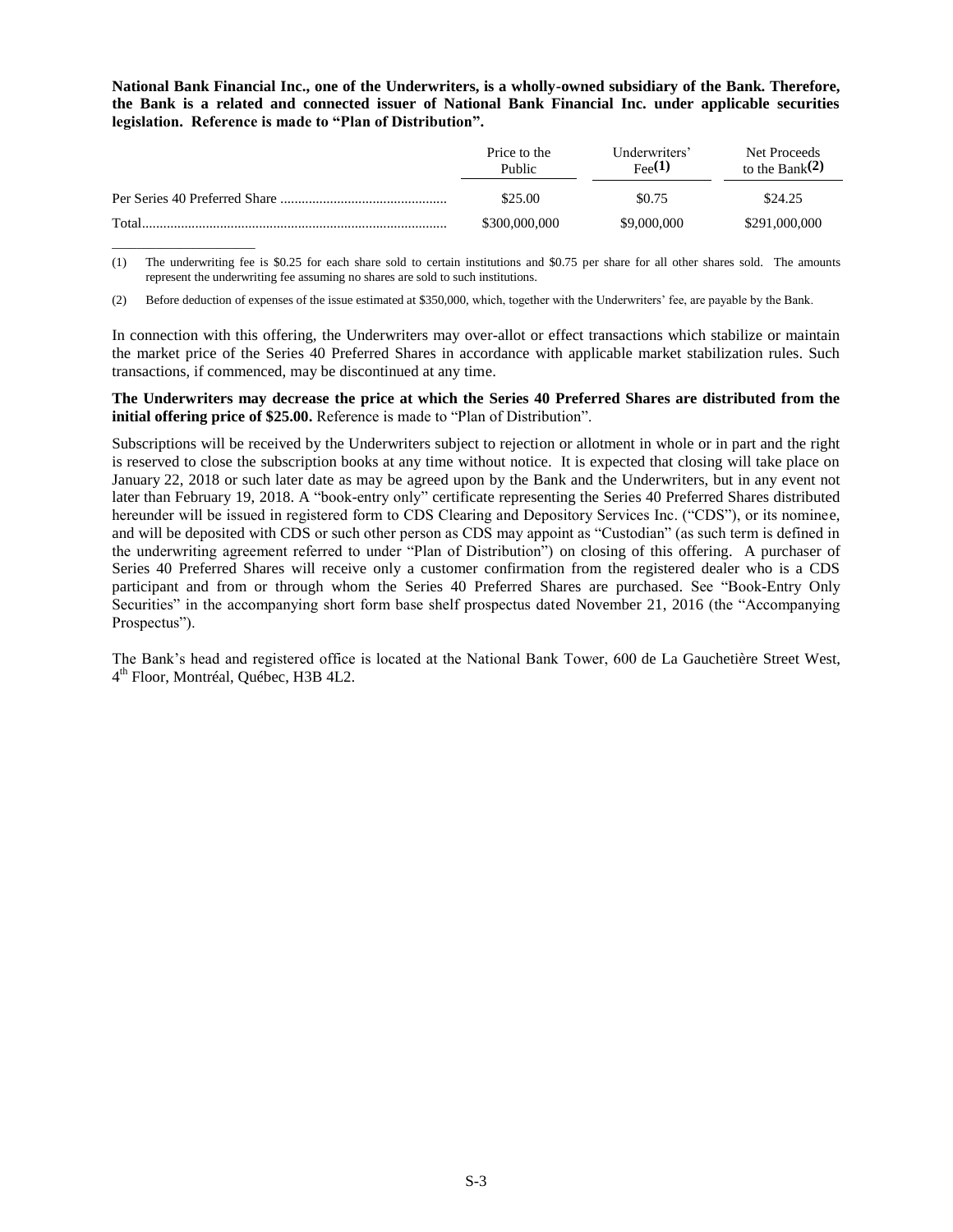#### **Table of Contents**

**Prospectus Supplement** Page

| 1109рессия биррісшенс |  |
|-----------------------|--|
|                       |  |
|                       |  |
|                       |  |
|                       |  |
|                       |  |
|                       |  |
|                       |  |
|                       |  |
|                       |  |
|                       |  |
|                       |  |
|                       |  |
|                       |  |
|                       |  |
|                       |  |
|                       |  |
|                       |  |
|                       |  |
|                       |  |
|                       |  |

### **About this Prospectus Supplement**

<span id="page-3-0"></span>This document consists of two parts, the first part is this prospectus supplement (the "Prospectus Supplement"), which describes the specific terms of this offering. The second part, the Accompanying Prospectus, gives more general information, some of which may not apply to this offering. If information in this Prospectus Supplement is inconsistent with the Accompanying Prospectus, investors should rely on the information in this Prospectus Supplement. This Prospectus Supplement, the Accompanying Prospectus and the documents incorporated by reference into each of them include important information about the Bank, the First Preferred Shares of the Bank being offered and other information investors should know before investing in the Series 40 Preferred Shares and Series 41 Preferred Shares.

#### **Caution Regarding Forward-Looking Statements**

<span id="page-3-1"></span>From time to time, the Bank makes written and oral forward-looking statements. Statements of this type are included in this Prospectus Supplement and the Accompanying Prospectus, including those documents incorporated by reference, such as those statements contained in the management's discussion and analysis as contained in the Bank's Annual Report for the year ended October 31, 2017 (the "2017 Annual Report"), and in the "Major Economic Trends" and the "Outlook for National Bank" sections of the management's discussion and analysis included in the 2017 Annual Report, in other filings with Canadian securities regulators, and in other communications, for the purpose of describing the economic environment in which the Bank will operate during fiscal 2018 and the objectives it hopes to achieve for that period. These forward-looking statements are made in accordance with current securities legislation in Canada and the United States. They include, among others, statements with respect to the economy—particularly the Canadian and U.S. economies—market changes, observations regarding the Bank's objectives and its strategies for achieving them, Bank-projected financial returns, and certain risks faced by the Bank. These forward-looking statements are typically identified by future or conditional verbs or words such as "outlook", "believe", "anticipate", "estimate", "project," "expect," "intend," "plan," and similar terms and expressions.

By their very nature, such forward-looking statements require assumptions to be made and involve inherent risks and uncertainties, both general and specific. Assumptions about the performance of the Canadian and U.S. economies in 2018 and how that will affect the Bank's business are among the main factors considered in setting the Bank's strategic priorities and objectives and in determining its financial targets, including provisions for credit losses. In determining its expectations for economic growth, both broadly and in the financial services sector in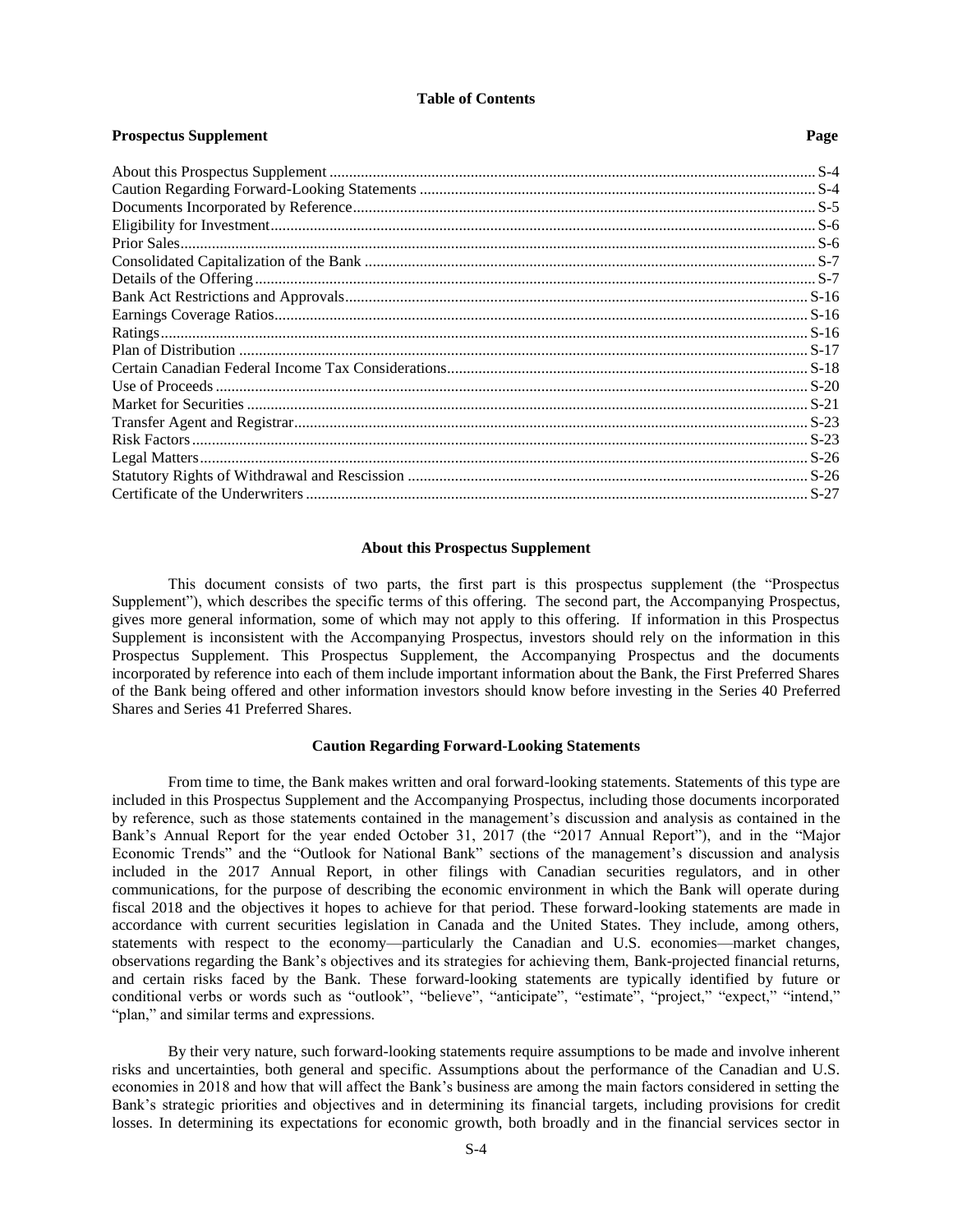particular, the Bank primarily considers historical economic data provided by the Canadian and U.S. governments and their agencies.

There is a strong possibility that express or implied projections contained in these forward-looking statements will not materialize or will not be accurate. The Bank recommends that readers not place undue reliance on these statements, as a number of factors, many of which are beyond the Bank's control, could cause actual future results, conditions, actions or events to differ significantly from the targets, expectations, estimates or intentions expressed in the forward-looking statements. These factors include credit risk, market risk, liquidity and funding risk, operational risk, regulatory compliance risk, reputation risk, strategic risk and environmental risk (all of which are described in more detail in the "Risk Management" section beginning on page 51 of the 2017 Annual Report, general economic environment and financial market conditions in Canada, the United States and certain other countries in which the Bank conducts business, including regulatory changes affecting the Bank's business, capital and liquidity; changes in the accounting policies the Bank uses to report its financial condition, including uncertainties associated with assumptions and critical accounting estimates; tax laws in the countries in which the Bank operates, primarily Canada and the United States (including the *U.S. Foreign Account Tax Compliance Act*  (FATCA)); changes to capital and liquidity guidelines and to the manner in which they are to be presented and interpreted; changes to the credit ratings assigned to the Bank, and potential disruptions to the Bank's information technology systems, including evolving cyber attack risk.

The foregoing list of risk factors is not exhaustive. Additional information about these factors can be found in the "Risk Management" section of the 2017 Annual Report. Investors and others who rely on the Bank's forwardlooking statements should carefully consider the above factors as well as the uncertainties they represent and the risk they entail. Except as required by law, the Bank does not undertake to update any forward-looking statements, whether written or oral, that may be made from time to time, by it or on its behalf.

The forward-looking information contained in this document is presented for the purpose of interpreting the information contained herein and may not be appropriate for other purposes.

#### **Documents Incorporated by Reference**

<span id="page-4-0"></span>This Prospectus Supplement is deemed to be incorporated by reference into the Accompanying Prospectus of the Bank solely for the purpose of the Series 40 Preferred Shares offered hereunder. Other documents are also incorporated or deemed to be incorporated by reference into the Accompanying Prospectus and reference should be made to the Accompanying Prospectus for full particulars.

The following documents have been filed with the securities regulatory authorities in each province of Canada and are specifically incorporated by reference into, and form an integral part of, this Prospectus Supplement:

- (a) the Bank's Annual Information Form dated November 30, 2017;
- (b) the audited annual consolidated financial statements for the year ended October 31, 2017, which include comparative audited annual consolidated financial statements for the year ended October 31, 2016 together with the management's discussion and analysis as contained in the Bank's 2017 Annual Report;
- (c) the Independent Auditor's Report issued to the shareholders of the Bank on the audited annual consolidated financial statements as at October 31, 2017 and 2016 and for the years then ended;
- (d) the Bank's management proxy circular dated February 24, 2017 in connection with the Bank's annual meeting of shareholders held on April 21, 2017; and
- (e) the template version (as defined in National Instrument 41-101 General Prospectus Requirements ("NI 41-101")) of the term sheet dated January 11, 2018 (the "Term Sheet") regarding the offering of the Series 40 Preferred Shares.

Any documents of the type described in Section 11.1 of Form 44-101F1 – *Short Form Prospectus* filed by the Bank and any template version of marketing materials (as defined in NI 41-101) filed by the Bank with the securities commissions or similar authorities in Canada after the date of this Prospectus Supplement and prior to the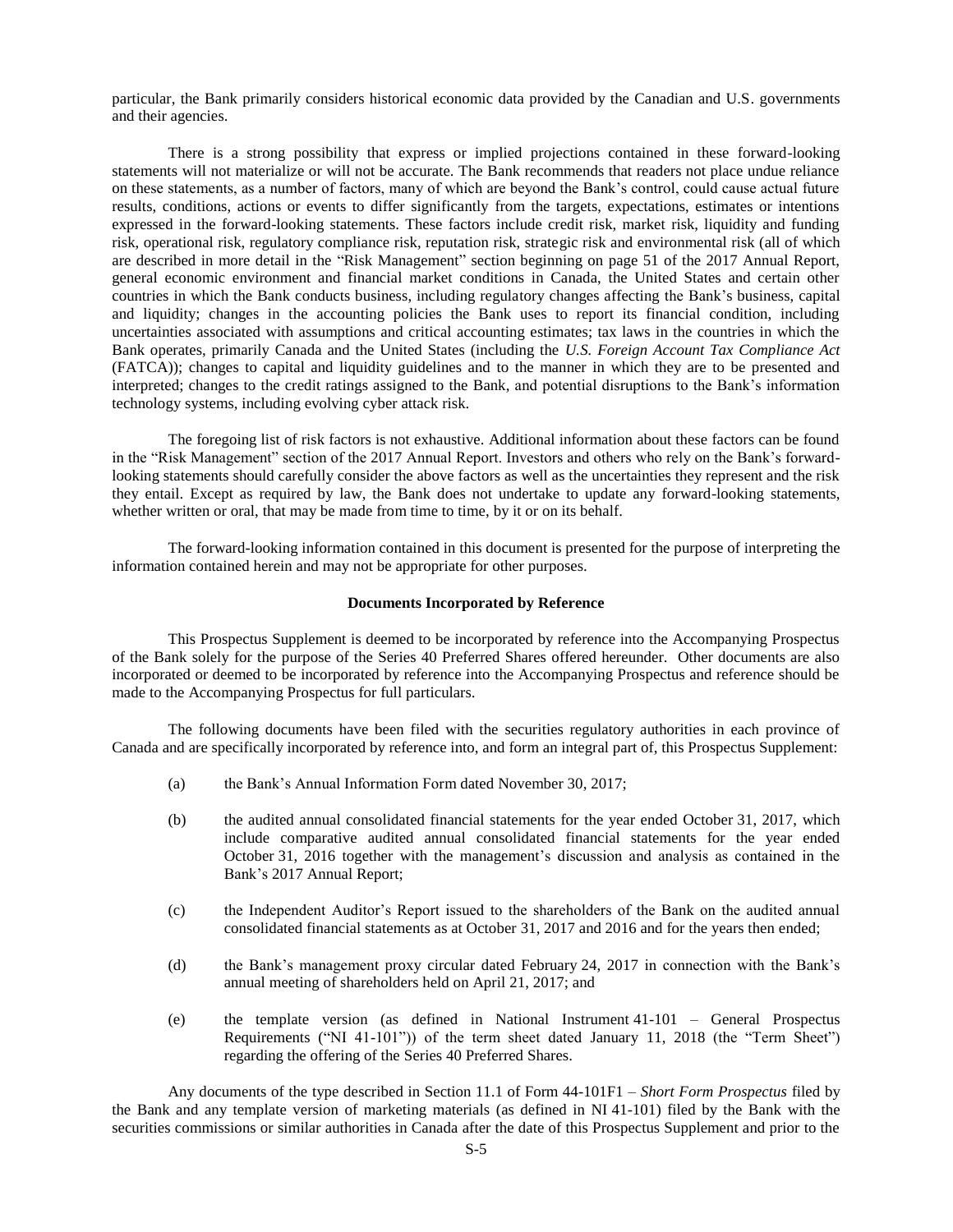termination of the offering contemplated hereby shall be deemed to be incorporated by reference in this Prospectus Supplement.

Any marketing materials, including the Term Sheet, are not part of this Prospectus Supplement to the extent that the contents thereof have been modified or superseded by a statement contained in this Prospectus Supplement or an amendment to this Prospectus Supplement.

The Term Sheet reflected an offering amount of \$200,000,000 (8,000,000 Series 40 Preferred Shares) and an option granted by the Bank to the Underwriters to purchase up to an additional 4,000,000 additional Series 40 Preferred Shares at the offering price at any time up to two business days prior to closing. The Underwriters exercised this option in full on January 11, 2018.

**Any statement contained in a document incorporated or deemed to be incorporated by reference in this Prospectus Supplement or the Accompanying Prospectus or contemplated in this Prospectus Supplement or the Accompanying Prospectus will be deemed to be modified or superseded for the purposes of this Prospectus Supplement to the extent that a statement contained herein or in any other subsequently filed document which also is or is deemed to be incorporated by reference herein modifies or supersedes such statement. The modifying or superseding statement need not state that it has modified or superseded a prior statement or include any other information set forth in the document that it modifies or supersedes. The making of a modifying or superseding statement will not to be deemed an admission for any purpose that the modified or superseded statement, when made, constituted a misrepresentation, an untrue statement of a material fact or an omission to state a material fact that is required to be stated or that is necessary to make a statement not misleading in light of the circumstances in which it was made. Any statement so modified or superseded will not be deemed, except as so modified or superseded, to constitute a part of this Prospectus Supplement.**

#### **Eligibility for Investment**

<span id="page-5-0"></span>In the opinion of McCarthy Tétrault LLP, counsel to the Bank, and Torys LLP, counsel to the Underwriters, based on the current provisions of the *Income Tax Act* (Canada) (the "Tax Act") and the regulations thereunder, the Series 40 Preferred Shares, if issued on the date of this Prospectus Supplement, would be, on such date, qualified investments under the Tax Act and the regulations thereunder for a trust governed by a registered retirement savings plan ("RRSP"), a registered retirement income fund ("RRIF"), a registered education savings plan ("RESP"), a deferred profit sharing plan, a registered disability savings plan ("RDSP") or a tax-free savings account ("TFSA").

Notwithstanding that the Series 40 Preferred Shares may be qualified investments for a trust governed by an RRSP, RRIF, RESP, RDSP or TFSA, the annuitant under an RRSP or RRIF, the subscriber of an RESP or the holder of an RDSP or a TFSA will be subject to a penalty tax with respect to the Series 40 Preferred Shares if the Series 40 Preferred Shares are a "prohibited investment" for the RRSP, RRIF, RESP, RDSP or TFSA, as the case may be. The Series 40 Preferred Shares will generally not be a "prohibited investment" provided the annuitant, the subscriber or the holder, as the case may be: (i) deals at arm's length with the Bank for purposes of the Tax Act; and (ii) does not have a "significant interest" (as defined in the Tax Act) in the Bank. In addition, the Series 40 Preferred Shares will generally not be a "prohibited investment" for a trust governed by a TFSA, RDSP, RRSP, RRIF or RESP if they are "excluded property" (as defined in subsection 207.01(1) of the Tax Act) for such trusts. Holders of a TFSA or a RDSP, annuitants under an RRSP or RRIF and subscribers of an RESP should consult their own tax advisors regarding whether the Series 40 Preferred Shares will be prohibited investments in their particular circumstances.

#### **Prior Sales**

<span id="page-5-1"></span>The following table sets out all of the issuances of First Preferred Shares of the Bank or of any other securities convertible into, or exchangeable for, First Preferred Shares of the Bank, during the 12 months preceding the date of this Prospectus Supplement: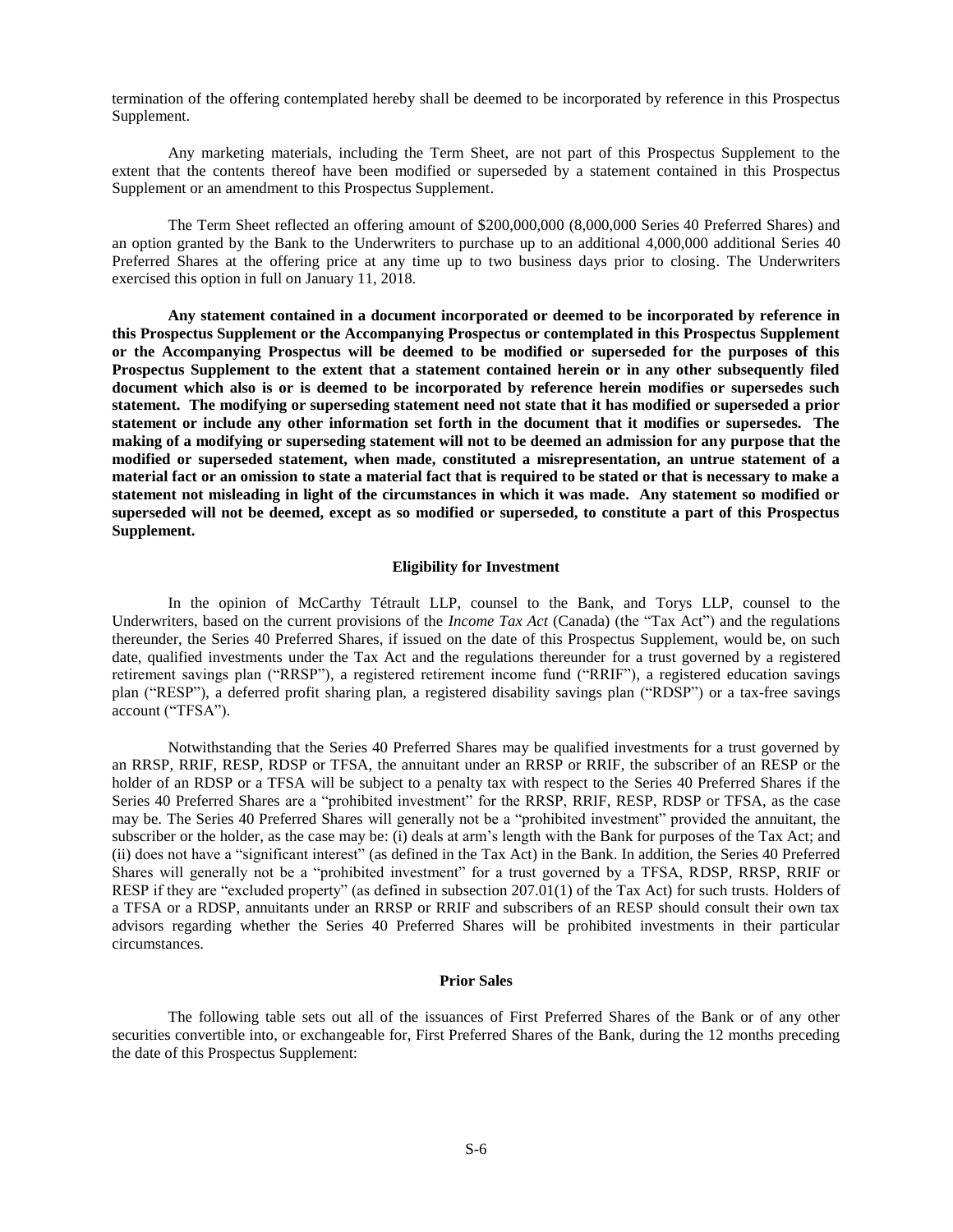| Date Issued   | <b>Securities Issued</b>                                                                                                    | <b>Issue Price</b> | Number of<br><b>Securities Issued</b> |
|---------------|-----------------------------------------------------------------------------------------------------------------------------|--------------------|---------------------------------------|
| June 13, 2017 | Non-cumulative 5-Year Rate Reset First Preferred Shares<br>Series 38 (Non-Viability Contingent Capital (NVCC)) <sup>1</sup> | $$25.00$ per share | 16,000,000 shares                     |

Notes:

 $\overline{\phantom{a}}$  , where  $\overline{\phantom{a}}$  , where  $\overline{\phantom{a}}$ 

(1) Convertible into Non-cumulative Floating Rate First Preferred Shares Series 39 (Non-Viability Contingent Capital (NVCC)) in certain circumstances.

#### **Consolidated Capitalization of the Bank**

<span id="page-6-0"></span>The following table sets forth the consolidated capitalization of the Bank as at October 31, 2017, before and after giving effect to (i) the sale by the Bank of the Series 40 Preferred Shares, and (ii) to the redemption by the Bank on November 15, 2017 of all issued and outstanding Non-Cumulative 5-Year Rate Reset Series 28 First Preferred Shares (the "Series 28 Preferred Shares") for \$200 million. This table should be read in conjunction with the Bank's audited annual consolidated financial statements for the year ended October 31, 2017 and the Bank's management's discussion and analysis as contained in the Bank's 2017 Annual Report:

**As adjusted as at** 

|                                               |                        | As adjusted as at                  |
|-----------------------------------------------|------------------------|------------------------------------|
|                                               | As at October 31, 2017 | October 31, 2017 <sup>(1)(2)</sup> |
|                                               | $$$ millions)          | (\$ millions)                      |
|                                               |                        |                                    |
|                                               | 769                    | 769                                |
|                                               |                        |                                    |
|                                               | 2.050                  | 2.150                              |
|                                               | 2.768                  | 2.768                              |
|                                               | 58                     | 58                                 |
|                                               | 7.706                  | 7.697                              |
| Accumulated other comprehensive income (loss) | 168                    | 168                                |
|                                               | 12.750                 | 12.841                             |
| <b>Total Capitalization</b>                   | 13.528                 | 13.619                             |
|                                               |                        |                                    |

Notes:

 $\_$ 

(1) Giving effect to the receipt of anticipated gross proceeds from the sale of the Series 40 Preferred Shares, which increased preferred share capital by \$300 million and reduced retained earnings by \$9 million.

(2) The redemption of the Series 28 Preferred Shares reduced preferred share capital by \$200 million.

### **Details of the Offering**

#### <span id="page-6-1"></span>**Description of First Preferred Shares as a Class**

The First Preferred Shares of each series rank *pari passu* with the First Preferred Shares of every other series and outstanding First Preferred Shares (including any First Preferred Shares issued hereunder if a trigger event has not occurred as contemplated under the specific Non-Viable Capital Contingency Provisions applicable to such First Preferred Shares) are entitled to preference over the second preferred shares and Common Shares of the Bank and over any other shares ranking junior to the First Preferred Shares with respect to the payment of dividends and in the distribution of property in the event of the Bank's liquidation, dissolution or winding-up.

The Series 40 Preferred Shares and the Series 41 Preferred Shares will each be issued as a series of First Preferred Shares of the Bank. Reference is made to the description of the First Preferred Shares of the Bank as a class under the heading "Description of First Preferred Shares" in the Accompanying Prospectus.

The authorized First Preferred Share capital of the Bank consists of an unlimited number of First Preferred Shares without nominal or par value, issuable for a maximum aggregate consideration of \$5 billion or the equivalent thereof in foreign currencies.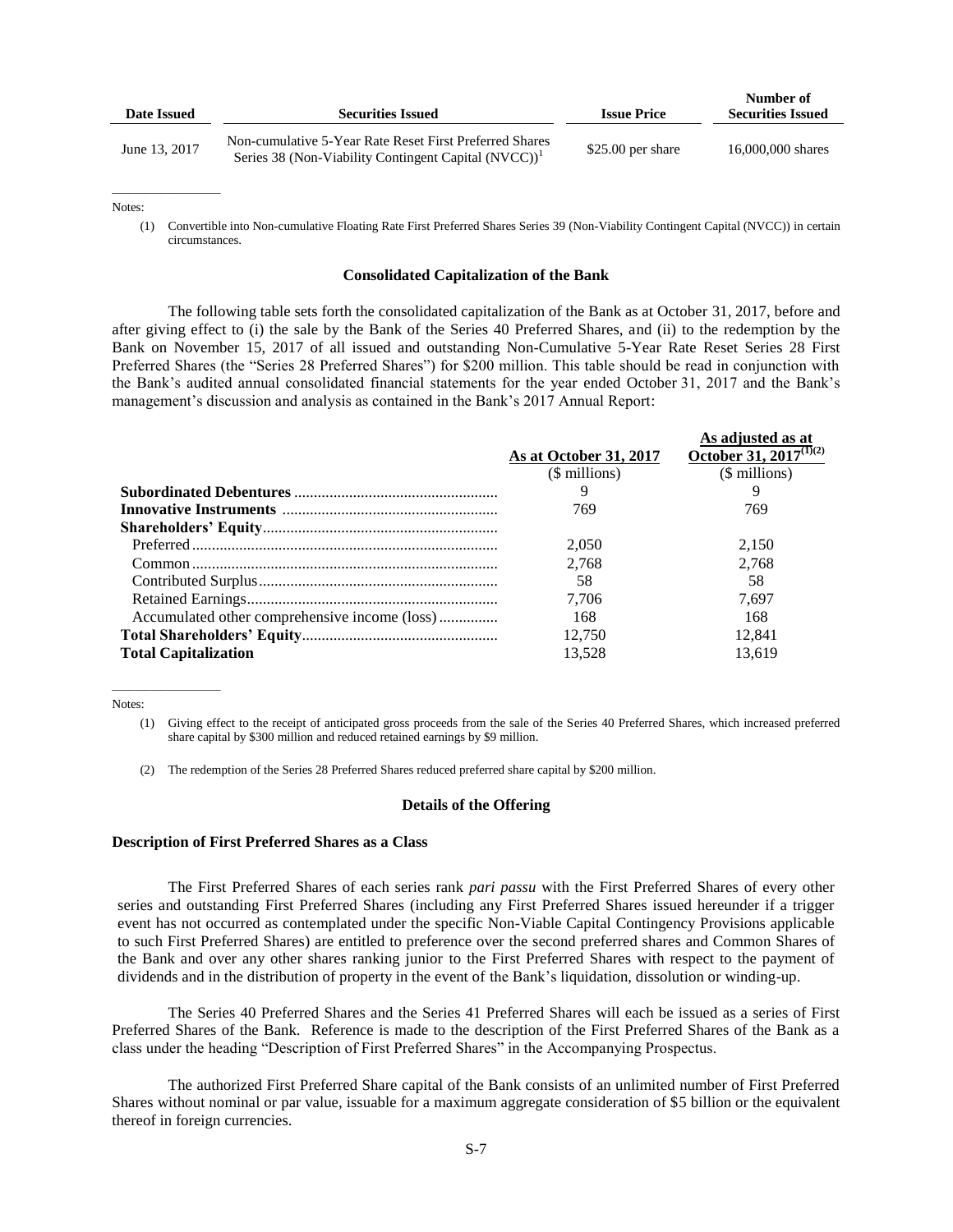#### **Certain Provisions of the Series 40 Preferred Shares as a Series**

#### *Definition of Terms*

The following definitions are relevant to the Series 40 Preferred Shares.

"**Annual Fixed Dividend Rate**" means, for any Subsequent Fixed Rate Period, the rate (expressed as a percentage rate rounded down to the nearest one hundred-thousandth of one percent (with 0.000005% being rounded up)) equal to the sum of the Government of Canada Yield on the applicable Fixed Rate Calculation Date plus 2.58%.

"**Bloomberg Screen GCAN5YR Page**" means the display designated as page "GCAN5YR<INDEX>" on the Bloomberg Financial L.P. service (or such other page as may replace the GCAN5YR page on that service) for purposes of displaying Government of Canada Bond yields.

"**Fixed Rate Calculation Date**" means, for any Subsequent Fixed Rate Period, the 30<sup>th</sup> day prior to the first day of such Subsequent Fixed Rate Period.

"**Government of Canada Yield**" on any date means the yield to maturity on such date (assuming semiannual compounding) of a Canadian dollar denominated non-callable Government of Canada bond with a term to maturity of five years as quoted as of 10:00 a.m. (Toronto time) on such date and which appears on the Bloomberg Screen GCAN5YR Page on such date; provided that, if such rate does not appear on the Bloomberg Screen GCAN5YR Page on such date, the Government of Canada Yield will mean the average of the yields determined by two registered Canadian investment dealers, other than National Bank Financial Inc., selected by the Bank, as being the yield to maturity on such date (assuming semi-annual compounding) which a Canadian dollar denominated non-callable Government of Canada bond would carry if issued in Canadian dollars at 100% of its principal amount on such date with a term to maturity of five years.

"**Initial Fixed Rate Period**" means the period commencing on the closing date and ending on and including May 15, 2023.

"**Subsequent Fixed Rate Period**" means for the initial Subsequent Fixed Rate Period, the period commencing May 16, 2023 and ending on and including May 15, 2028, and for each succeeding Subsequent Fixed Rate Period, the period commencing on the day immediately following the end of the immediately preceding Subsequent Fixed Rate Period and ending on and including May 15 in the fifth year thereafter.

### *Issue Price*

The Series 40 Preferred Shares will have an issue price of \$25.00 per share.

### *Dividends*

During the Initial Fixed Rate Period, the holders of the Series 40 Preferred Shares will be entitled to receive fixed quarterly non-cumulative preferential cash dividends, as and when declared by the Board of Directors, subject to the provisions of the Bank Act, on the fifteenth day of each of February, May, August and November of each year, at an annual rate equal to \$1.1500 per share. The initial dividend, if declared, will be payable on May 15, 2018 and will be \$0.3560 per share, based on the anticipated closing date of January 22, 2018.

During each Subsequent Fixed Rate Period after the Initial Fixed Rate Period, the holders of Series 40 Preferred Shares will be entitled to receive fixed non-cumulative preferential cash dividends, as and when declared by the Board of Directors, subject to the provisions of the Bank Act, payable quarterly on the fifteenth day of each of February, May, August and November of each year, in the amount per share per annum determined by multiplying the Annual Fixed Dividend Rate applicable to such Subsequent Fixed Rate Period by \$25.00.

The Annual Fixed Dividend Rate applicable to a Subsequent Fixed Rate Period will be determined by the Bank on the Fixed Rate Calculation Date. Such determination will, in the absence of manifest error, be final and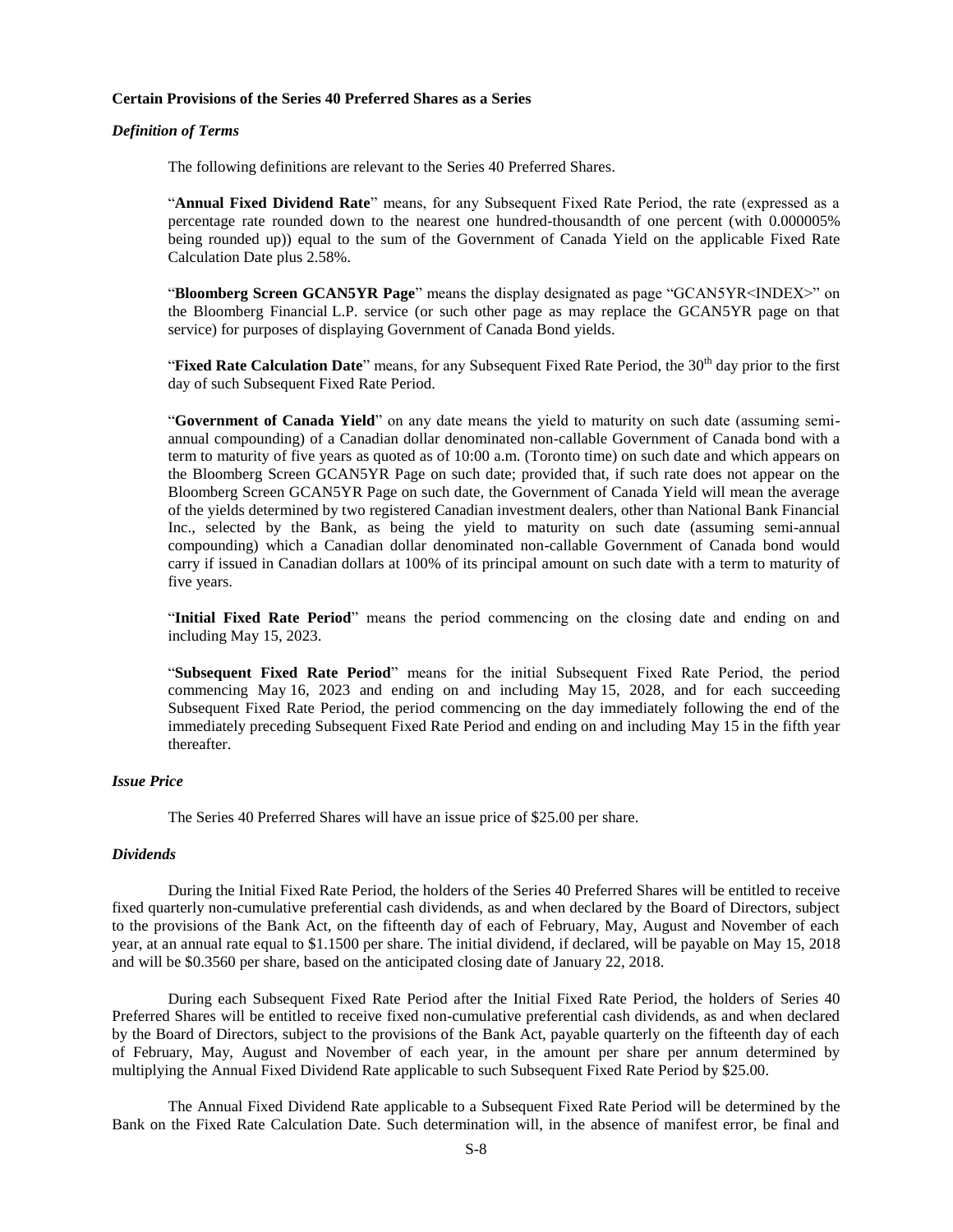binding upon the Bank and upon all holders of Series 40 Preferred Shares. The Bank will, on the Fixed Rate Calculation Date, give written notice of the Annual Fixed Dividend Rate for the ensuing Subsequent Fixed Rate Period to the registered holders of the then outstanding Series 40 Preferred Shares.

If the Board of Directors does not declare a dividend, or any part thereof, on the Series 40 Preferred Shares on or before the dividend payment date for a particular quarter, then the entitlement of the holders of the Series 40 Preferred Shares to receive such dividend, or to any part thereof, for such quarter will be forever extinguished.

Reference is also made to "Provisions Common to the Series 40 Preferred Shares and the Series 41 Preferred Shares - Restrictions on Dividends and Retirement of Shares" below and "Bank Act Restrictions and Restrictions on Payment of Dividends" of the Accompanying Prospectus.

#### *Redemption*

The Series 40 Preferred Shares will not be redeemable prior to May 15, 2023. Subject to the provisions of the Bank Act and to the prior consent of the Superintendent and to the provisions described below under the heading "Provisions Common to the Series 40 Preferred Shares and the Series 41 Preferred Shares - Restrictions on Dividends and Retirement of Shares", on May 15, 2023 and on May 15 every five years thereafter, the Bank may redeem all or any part of the then outstanding Series 40 Preferred Shares, at the Bank's option without the consent of the holder, by the payment of an amount in cash for each such share so redeemed of \$25.00 together with all declared and unpaid dividends to the date fixed for redemption (less any tax required to be deducted and withheld).

Notice of any redemption will be given by the Bank at least 30 days and not more than 60 days prior to the date fixed for redemption. If less than all the outstanding Series 40 Preferred Shares are at any time to be redeemed, the shares to be redeemed will be redeemed *pro rata*, disregarding fractions. Reference is also made to the provisions described in the Accompanying Prospectus under the heading "Bank Act Restrictions and Restrictions on Payment of Dividends".

The Series 40 Preferred Shares do not have a fixed maturity and are not redeemable at the option of the holders. Reference is made to "Risk Factors".

### *Conversion of Series 40 Preferred Shares into Series 41 Preferred Shares*

Holders of Series 40 Preferred Shares will have the right, at their option, May 15, 2023 and on May 15 every five years thereafter (a "Series 40 Conversion Date"), to convert, subject to the restrictions on conversion described below and the payment or delivery to the Bank of evidence of payment of the tax (if any) payable, all or any of their Series 40 Preferred Shares registered in their name into Series 41 Preferred Shares on the basis of one Series 41 Preferred Share for each Series 40 Preferred Share. The conversion of Series 40 Preferred Shares may be effected upon written notice given not earlier than the  $30<sup>th</sup>$  day prior to, but not later than 5:00 p.m. (Toronto time) on the  $15<sup>th</sup>$  day preceding, a Series 40 Conversion Date. Once received by the Bank, such written notice is irrevocable.

The Bank will, at least 30 days and not more than 60 days prior to the applicable Series 40 Conversion Date, give notice in writing to the then registered holders of the Series 40 Preferred Shares of the above-mentioned conversion right. On the Fixed Rate Calculation Date, the Bank will give notice in writing to the then registered holders of the Series 40 Preferred Shares of the Annual Fixed Dividend Rate for the next succeeding Subsequent Fixed Rate Period and the Floating Quarterly Dividend Rate (as defined herein) applicable to the Series 41 Preferred Shares for the next Quarterly Floating Rate Period (as defined herein).

Holders of Series 40 Preferred Shares will not be entitled to convert their shares into Series 41 Preferred Shares if the Bank determines that there would remain outstanding on a Series 40 Conversion Date less than 1,000,000 Series 41 Preferred Shares, after having taken into account all Series 40 Preferred Shares tendered for conversion into Series 41 Preferred Shares and all Series 41 Preferred Shares tendered for conversion into Series 40 Preferred Shares. The Bank will give notice in writing thereof to all registered holders of Series 40 Preferred Shares at least seven days prior to the applicable Series 40 Conversion Date. Furthermore, if the Bank determines that there would remain outstanding on a Series 40 Conversion Date less than 1,000,000 Series 40 Preferred Shares, after having taken into account all Series 40 Preferred Shares tendered for conversion into Series 41 Preferred Shares and all Series 41 Preferred Shares tendered for conversion into Series 40 Preferred Shares, then, all of the remaining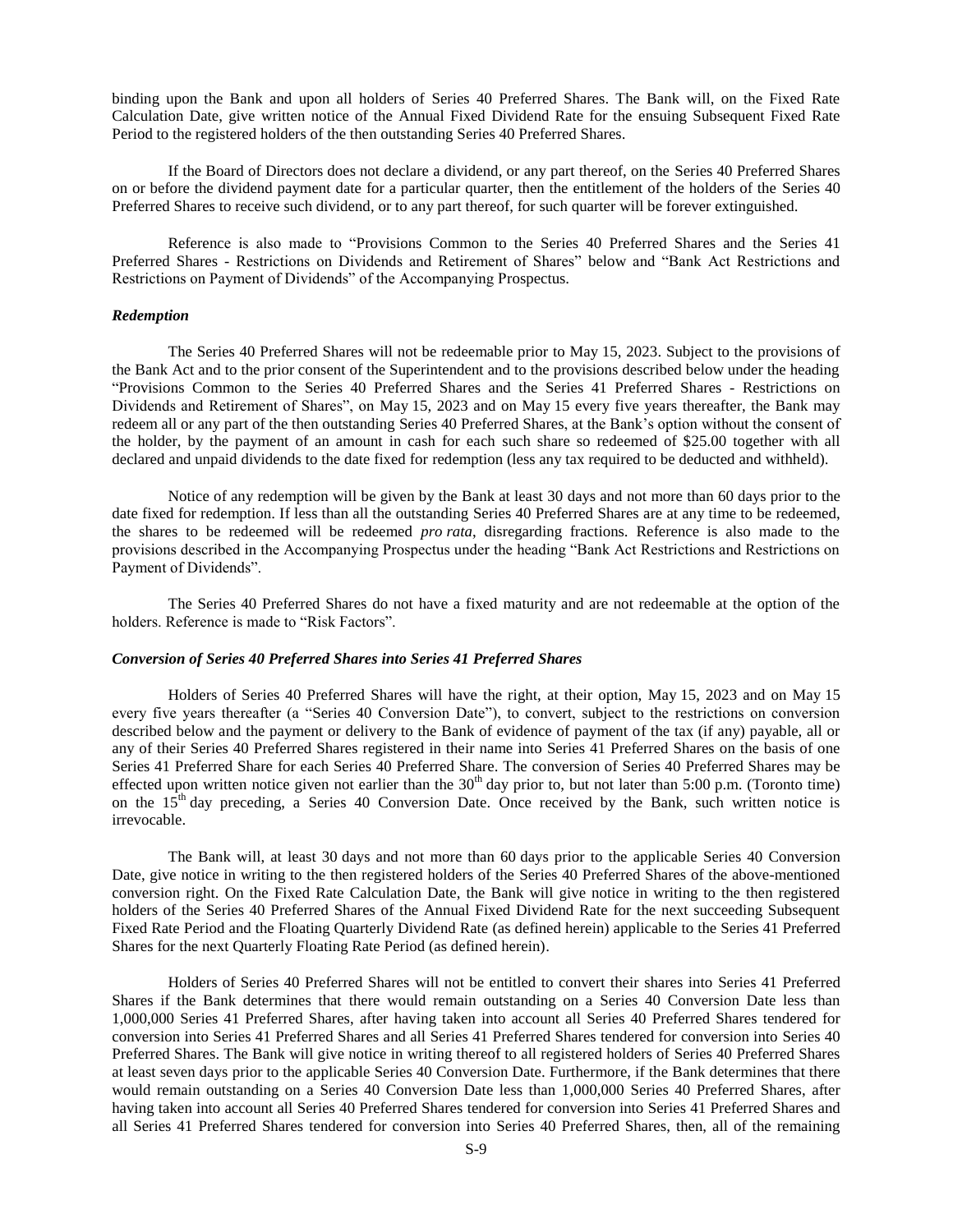outstanding Series 40 Preferred Shares will automatically be converted into Series 41 Preferred Shares on the basis of one Series 41 Preferred Share for each Series 40 Preferred Share on the applicable Series 40 Conversion Date, without the consent of the holders, and the Bank will give notice in writing thereof to the then registered holders of such remaining Series 40 Preferred Shares at least seven days prior to the Series 40 Conversion Date.

Upon exercise by the holder of this right to convert Series 40 Preferred Shares into Series 41 Preferred Shares, the Bank reserves the right not to issue Series 41 Preferred Shares to any person in certain situations. Reference is made to "Details of the Offering - Right Not to Deliver Shares upon Conversion".

If the Bank gives notice to the registered holders of the Series 40 Preferred Shares of the redemption of all the Series 40 Preferred Shares, the Bank will not be required to give notice as provided hereunder to the registered holders of the Series 40 Preferred Shares of any dividend rate or of the conversion right of holders of Series 40 Preferred Shares and the right of any holder of Series 40 Preferred Shares to convert such Series 40 Preferred Shares will cease and terminate in that event.

### **Certain Provisions of the Series 41 Preferred Shares as a Series**

#### *Definition of Terms*

The following definitions are relevant to the Series 41 Preferred Shares.

"**Floating Quarterly Dividend Rate**" means, for any Quarterly Floating Rate Period, the rate (expressed as a percentage rate rounded down to the nearest one hundred-thousandth of one percent (with 0.000005% being rounded up)) equal to the sum of the T-Bill Rate on the applicable Floating Rate Calculation Date plus 2.58%, calculated on the basis of the actual number of days elapsed in such Quarterly Floating Rate Period divided by 365.

"**Floating Rate Calculation Date**" means, for any Quarterly Floating Rate Period, the 30<sup>th</sup> day prior to the first day of such Quarterly Floating Rate Period.

"**Quarterly Commencement Date**" means the 16<sup>th</sup> day of each of February, May, August and November in each year.

"**Quarterly Floating Rate Period**" means, for the initial Quarterly Floating Rate Period, the period commencing on May 16, 2023 and ending on and including August 15, 2023, and thereafter the period from and including the day immediately following the end of the immediately preceding Quarterly Floating Rate Period to but excluding the next succeeding Quarterly Commencement Date.

"**T-Bill Rate**" means, for any Quarterly Floating Rate Period, the average yield expressed as a percentage per annum on 90-day Government of Canada Treasury Bills, as reported by the Bank of Canada, for the most recent treasury bills auction preceding the applicable Floating Rate Calculation Date.

### *Issue Price*

The Series 41 Preferred Shares will have an issue price of \$25.00 per share.

### *Dividends*

The holders of the Series 41 Preferred Shares will be entitled to receive floating rate non-cumulative preferential cash dividends as and when declared by the Board of Directors, subject to the provisions of the Bank Act, payable quarterly on the fifteenth day of each of February, May, August and November of each year, in the amount per share determined by multiplying the applicable Floating Quarterly Dividend Rate by \$25.00.

The Floating Quarterly Dividend Rate for each Quarterly Floating Rate Period will be determined by the Bank on the 30<sup>th</sup> day prior to the first day of each Quarterly Floating Rate Period. Such determination will, in the absence of manifest error, be final and binding upon the Bank and upon all holders of Series 41 Preferred Shares. The Bank will, on the Floating Rate Calculation Date, give written notice of the Floating Quarterly Dividend Rate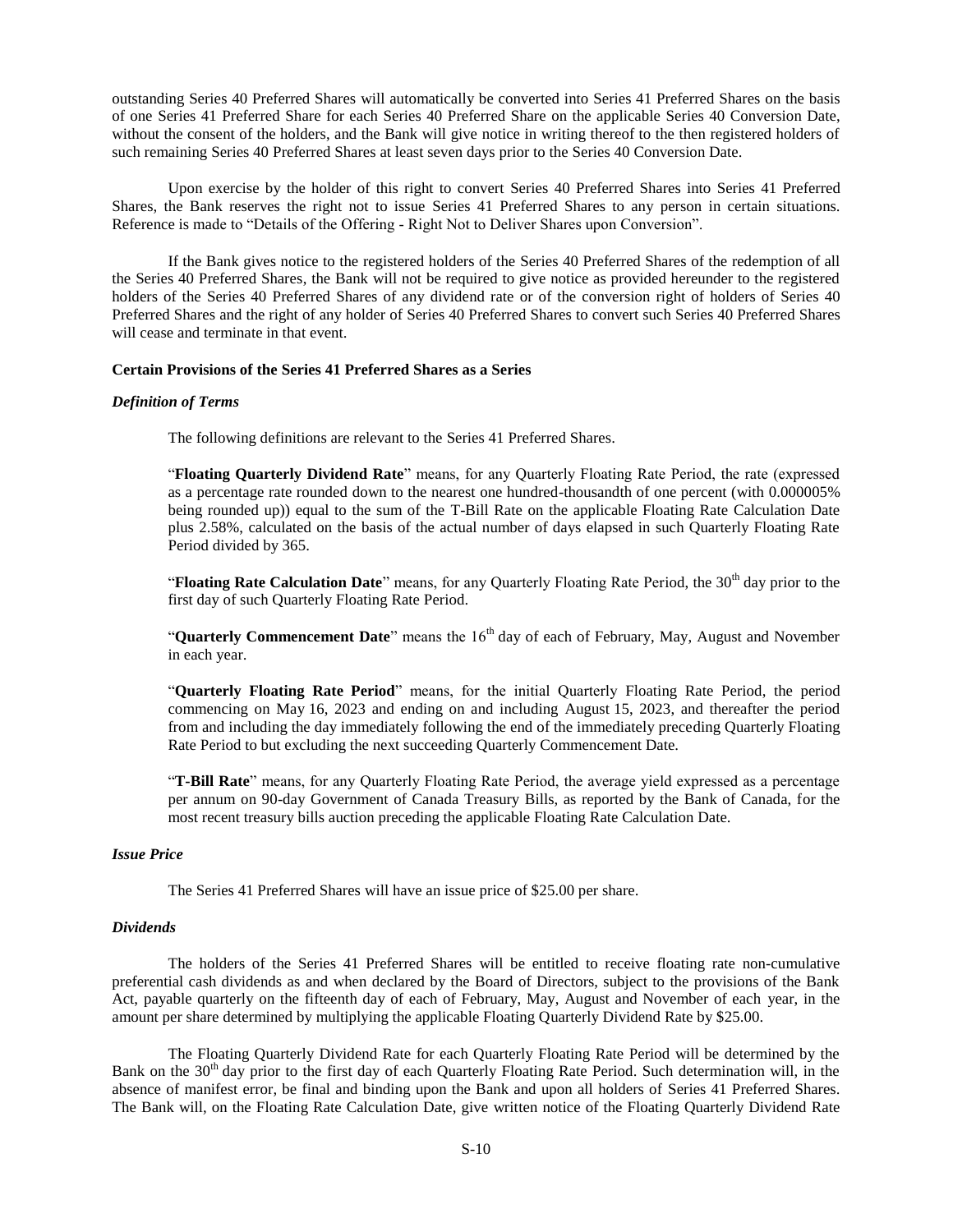for the ensuing Quarterly Floating Rate Period to all registered holders of the then outstanding Series 41 Preferred Shares.

If the Board of Directors does not declare a dividend, or any part thereof, on the Series 41 Preferred Shares on or before the dividend payment date for a particular Quarterly Floating Rate Period, then the entitlement of the holders of the Series 41 Preferred Shares to receive such dividend, or to any part thereof, for such Quarterly Floating Rate Period will be forever extinguished.

Reference is also made to "Provisions Common to the Series 40 Preferred Shares and the Series 41 Preferred Shares - Restrictions on Dividends and Retirement of Shares" below and "Bank Act Restrictions and Restrictions on Payment of Dividends" of the Accompanying Prospectus.

### *Redemption*

Subject to the provisions of the Bank Act and to the prior consent of the Superintendent and to the provisions described below under "Provisions Common to the Series 40 Preferred Shares and the Series 41 Preferred Shares - Restrictions on Dividends and Retirement of Shares", on not more than 60 nor less than 30 days' notice, the Bank may redeem all or any part of the then outstanding Series 41 Preferred Shares, at the Bank's option without the consent of the holder, by the payment of an amount in cash for each such share so redeemed of (i) \$25.00 together with all declared and unpaid dividends to the date fixed for redemption (less any tax required to be deducted and withheld) in the case of redemptions on May 15, 2028 and on May 15 every five years thereafter, or (ii) \$25.50 together with all declared and unpaid dividends to the date fixed for redemption (less any tax required to be deducted and withheld) in the case of redemptions on any other date after May 15, 2023.

If less than all the outstanding Series 41 Preferred Shares are at any time to be redeemed, the shares to be redeemed will be redeemed *pro rata*, disregarding fractions. Reference is also made to the provisions of the Accompanying Prospectus under the heading "Bank Act Restrictions and Restrictions on Payment of Dividends".

The Series 41 Preferred Shares do not have a fixed maturity date and are not redeemable at the option of the holders. Reference is made to "Risk Factors".

### *Conversion of Series 41 Preferred Shares into Series 40 Preferred Shares*

Holders of Series 41 Preferred Shares will have the right, at their option, on May 15, 2028 and on May 15 every five years thereafter (a "Series 41 Conversion Date"), to convert, subject to the restrictions on conversion described below and the payment or delivery to the Bank of evidence of payment of the tax (if any) payable, all or any of their Series 41 Preferred Shares registered in their name into Series 40 Preferred Shares on the basis of one Series 40 Preferred Share for each Series 41 Preferred Share. The conversion of Series 41 Preferred Shares may be effected upon written notice given not earlier than the  $30<sup>th</sup>$  day prior to, but not later than 5:00 p.m. (Toronto time) on the  $15<sup>th</sup>$  day preceding, a Series 41 Conversion Date. Once received by the Bank, such written notice is irrevocable.

The Bank will, at least 30 days and not more than 60 days prior to the applicable Series 41 Conversion Date, give notice in writing to the then holders of the Series 41 Preferred Shares of the above-mentioned conversion right. On the Floating Rate Calculation Date, the Bank will give notice in writing to the then registered holders of Series 41 Preferred Shares of the Floating Quarterly Dividend Rate for the next Quarterly Floating Rate Period and, on the Floating Rate Calculation Date immediately prior to each Series 41 Conversion Date, the Annual Fixed Dividend Rate in respect of the Series 40 Preferred Shares for the next succeeding Subsequent Fixed Rate Period.

Holders of Series 41 Preferred Shares will not be entitled to convert their shares into Series 40 Preferred Shares if the Bank determines that there would remain outstanding on a Series 41 Conversion Date less than 1,000,000 Series 40 Preferred Shares, after having taken into account all Series 41 Preferred Shares tendered for conversion into Series 40 Preferred Shares and all Series 40 Preferred Shares tendered for conversion into Series 41 Preferred Shares. The Bank will give notice in writing thereof to all registered holders of the Series 41 Preferred Shares at least seven days prior to the applicable Series 41 Conversion Date. Furthermore, if the Bank determines that there would remain outstanding on a Series 41 Conversion Date less than 1,000,000 Series 41 Preferred Shares, after having taken into account all Series 41 Preferred Shares tendered for conversion into Series 40 Preferred Shares and all Series 40 Preferred Shares tendered for conversion into Series 41 Preferred Shares, then, all, but not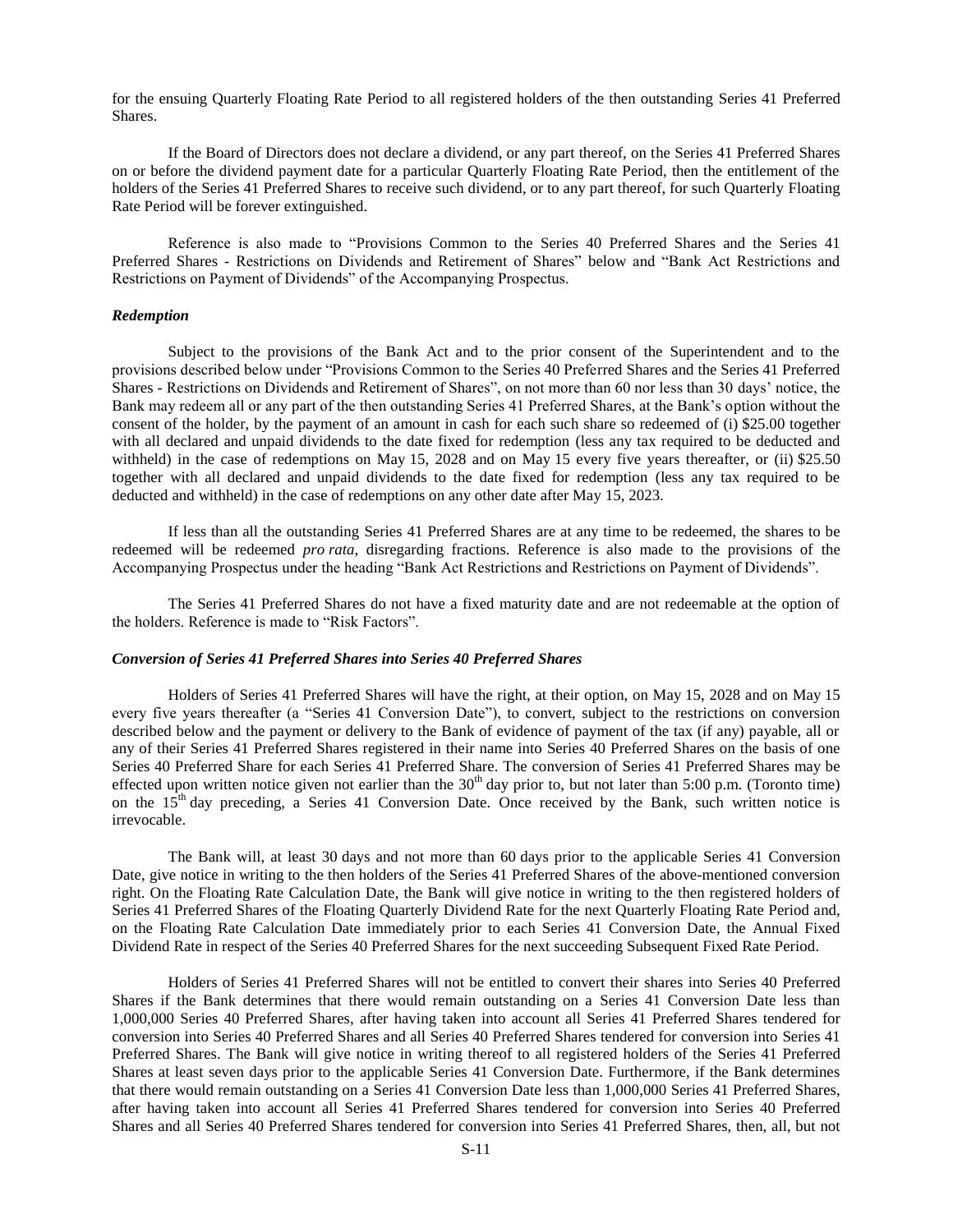part, of the remaining outstanding Series 41 Preferred Shares will automatically be converted into Series 40 Preferred Shares on the basis of one Series 40 Preferred Share for each Series 41 Preferred Share on the applicable Series 41 Conversion Date, without the consent of the holders, and the Bank will give notice in writing thereof to the then registered holders of such remaining Series 41 Preferred Shares at least seven days prior to the Series 41 Conversion Date.

Upon exercise by the holder of this right to convert Series 41 Preferred Shares into Series 40 Preferred Shares, the Bank reserves the right not to issue Series 40 Preferred Shares to any person in certain situations. Reference is made to "Details of the Offering - Right Not to Deliver Shares upon Conversion".

If the Bank gives notice to the registered holders of the Series 41 Preferred Shares of the redemption on a Series 41 Conversion Date of all the Series 41 Preferred Shares, the Bank will not be required to give notice as provided hereunder to the registered holders of the Series 41 Preferred Shares of any dividend rate or of the conversion right of holders of Series 41 Preferred Shares and the right of any holder of Series 41 Preferred Shares to convert such Series 41 Preferred Shares will cease and terminate in that event.

### **Provisions Common to the Series 40 Preferred Shares and the Series 41 Preferred Shares**

#### *Purchase for Cancellation*

Subject to the provisions of the Bank Act, the prior consent of the Superintendent and the provisions described below under the heading "Restrictions on Dividends and Retirement of Shares", the Bank may at any time purchase for cancellation any of the Series 40 Preferred Shares or any of the Series 41 Preferred Shares in the open market at the lowest price or prices at which in the opinion of the Board of Directors such shares are obtainable.

### *Conversion of Series 40 Preferred Shares and of Series 41 Preferred Shares Upon Occurrence of Non-Viable Contingent Capital Trigger Event*

Upon the occurrence of a Trigger Event, each outstanding Series 40 Preferred Share and each outstanding Series 41 Preferred Share will automatically and immediately be converted, on a full and permanent basis, into a number of Common Shares equal to (Multiplier x Share Value) ÷ Conversion Price (rounding down, if necessary, to the nearest whole number of Common Shares) (a "NVCC Automatic Conversion"). For the purposes of the foregoing:

"**Conversion Price**" means the greater of (i) \$5.00, and (ii) the Current Market Price of the Common Shares. The floor price of \$5.00 is subject to adjustment in the event of (i) the issuance of Common Shares or securities exchangeable for or convertible into Common Shares to all holders of Common Shares as a stock dividend, (ii) the subdivision, redivision or change of the Common Shares into a greater number of Common Shares, or (iii) the reduction, combination or consolidation of the Common Shares into a lesser number of Common Shares. The adjustment shall be computed to the nearest onetenth of one cent provided that no adjustment of the floor price shall be required unless such adjustment would require an increase or decrease of at least 1% of the floor price then in effect.

"**Current Market Price**" of the Common Shares means the volume weighted average trading price of the Common Shares on the TSX, if such shares are then listed on the TSX, for the 10 consecutive trading days ending on the trading day preceding the date of the Trigger Event. If the Common Shares are not then listed on the TSX, for the purpose of the foregoing calculation reference shall be made to the principal securities exchange or market on which the Common Shares are then listed or quoted or, if no such trading prices are available, "Current Market Price" shall be the fair value of the Common Shares as reasonably determined by the Board of Directors.

"**Multiplier**" means 1.0.

"**Share Value**" means \$25.00 plus declared and unpaid dividends as at the date of the Trigger Event.

"**Trigger Event**" has the meaning set out in the OSFI Guideline for Capital Adequacy Requirements (CAR), Chapter 2 ‒ Definition of Capital, effective November 2017, as such term may be amended or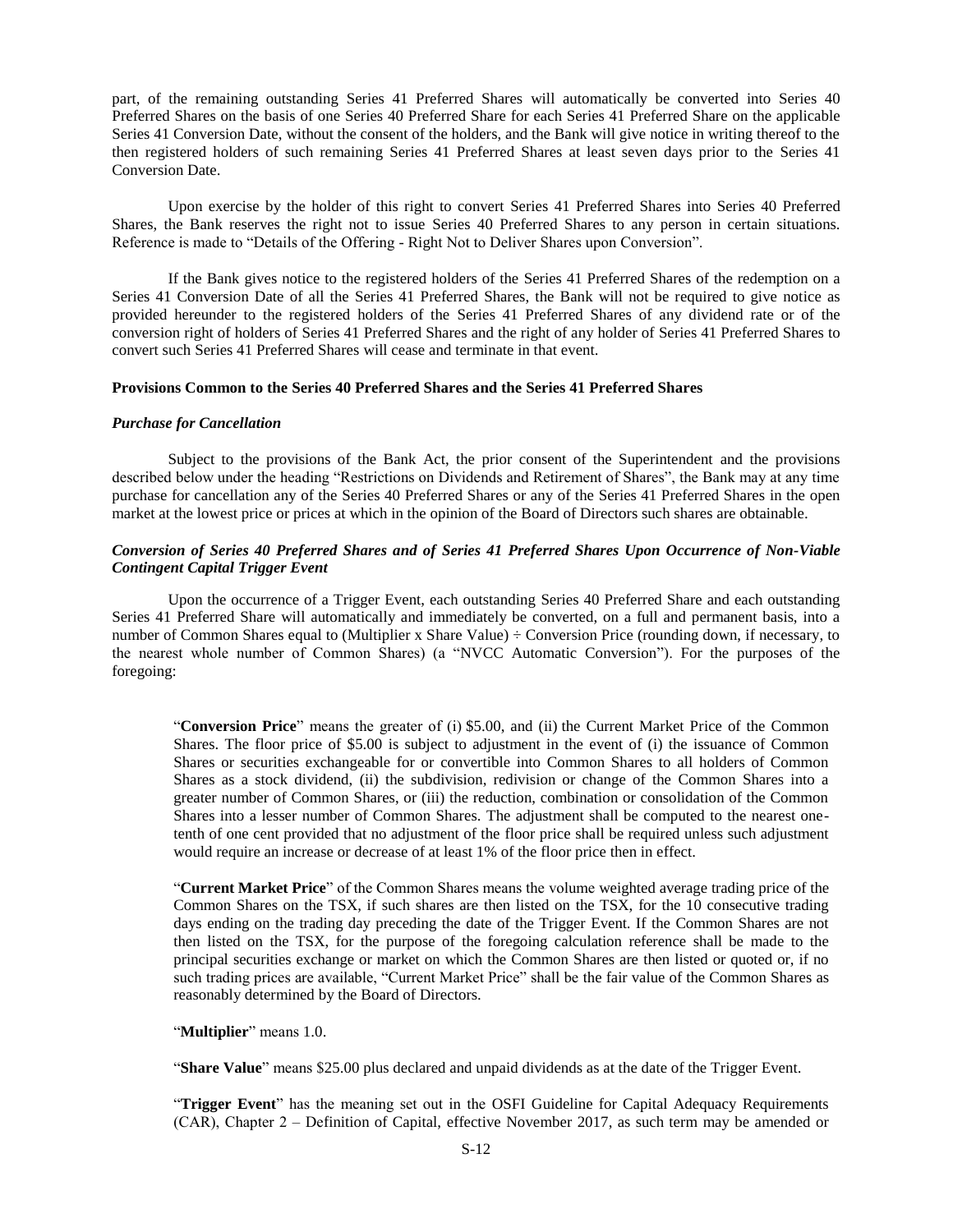superseded by the OSFI from time to time, which term currently provides that each of the following constitutes a Trigger Event:

- the Superintendent publicly announces that the Bank has been advised, in writing, that the Superintendent is of the opinion that the Bank has ceased, or is about to cease, to be viable and that, after the conversion of all contingent instruments and taking into account any other factors or circumstances that are considered relevant or appropriate, it is reasonably likely that the viability of the Bank will be restored or maintained; or
- a federal or provincial government in Canada publicly announces that the Bank has accepted or agreed to accept a capital injection, or equivalent support, from the federal government or any provincial government or political subdivision or agent or agency thereof without which the Bank would have been determined by the Superintendent to be non-viable.

Fractions of Common Shares will not be issued or delivered pursuant to a NVCC Automatic Conversion and no cash payment will be made in lieu of a fractional Common Share. Notwithstanding any other provision of the Series 40 Preferred Shares or the Series 41 Preferred Shares, the conversion of such shares shall not be an event of default and the only consequence of a Trigger Event under the provisions of such shares will be the conversion of such shares into Common Shares.

In the event of a capital reorganization, consolidation, merger or amalgamation of the Bank or comparable transaction affecting the Common Shares, the Bank will take necessary action to ensure that holders of Series 40 Preferred Shares and Series 41 Preferred Shares, as applicable, receive, pursuant to a NVCC Automatic Conversion, the number of Common Shares or other securities that such holders would have received if the NVCC Automatic Conversion occurred immediately prior to the record date for such event.

### *Right Not to Deliver Shares upon Conversion*

Upon (i) exercise by the holder of his right to convert Series 40 Preferred Shares into Series 41 Preferred Shares, (ii) exercise by the holder of his right to convert Series 41 Preferred Shares into Series 40 Preferred Shares, or (iii) a NVCC Automatic Conversion, the Bank reserves the right not to (a) deliver some or all, as applicable, of Series 40 Preferred Shares, Series 41 Preferred Shares or Common Shares, as the case may be, issuable thereupon to any person whom the Bank or its transfer agent has reason to believe is an Ineligible Person (as defined below) or any person who, by virtue of that conversion or upon a NVCC Automatic Conversion, would become a Significant Shareholder (as defined below), or (b) record in its securities register a transfer or issue of the Series 40 Preferred Shares, Series 41 Preferred Shares or Common Shares, as the case may be, to any person whom the Bank or its transfer agent has reason to believe is an Ineligible Government Holder based on a declaration submitted to the Bank or its transfer agent by or on behalf of such person. In such circumstances, the Bank will hold, as agent for such persons, the Series 40 Preferred Shares, Series 41 Preferred Shares or Common Shares, as the case may be, that would have otherwise been delivered to such persons and will attempt to facilitate the sale of such Series 40 Preferred Shares, Series 41 Preferred Shares or Common Shares, as the case may be, to parties other than the Bank and its affiliates on behalf of such persons through a registered dealer to be retained by the Bank on behalf of such persons. Those sales (if any) may be made at any time and at any price. The Bank will not be subject to any liability for failure to sell such Series 40 Preferred Shares, Series 41 Preferred Shares or Common Shares, as the case may be, on behalf of such persons or at any particular price on any particular day. The net proceeds received by the Bank from the sale of any such Series 40 Preferred Shares, Series 41 Preferred Shares or Common Shares, as the case may be, will be divided among the applicable persons in proportion to the number of Series 40 Preferred Shares, Series 41 Preferred Shares or Common Shares, as the case may be, that would otherwise have been delivered to them upon the conversion or upon a NVCC Automatic Conversion after deducting the costs of sale and any applicable withholding taxes. For the purposes of the foregoing:

**"Ineligible Government Holder"** means any person who is the federal or a provincial government in Canada or agent or agency thereof, or the government of a foreign country or any political subdivision of a foreign country, or any agent or agency of a foreign government, in each case to the extent that the recording in the Bank's securities register of a transfer or issue of any share of the Bank to such person would cause the Bank to contravene the Bank Act.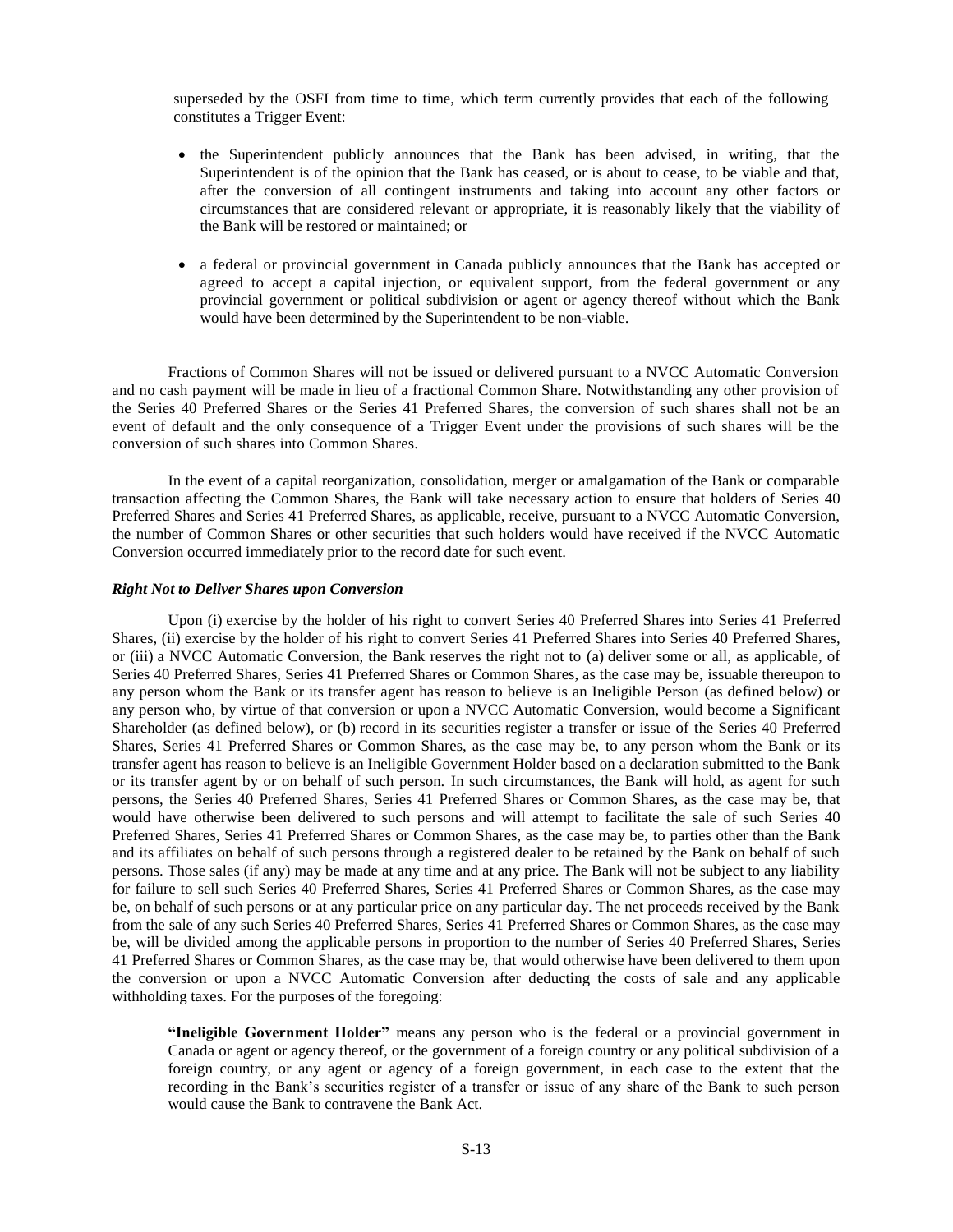**"Ineligible Person"** means any person whose address is in, or whom the Bank or its transfer agent has reason to believe is a resident of, any jurisdiction outside of Canada to the extent that the issuance or delivery by the Bank to such person of Series 40 Preferred Shares, Series 41 Preferred Shares or Common Shares, as the case may be, upon the exercise of rights of conversion or upon a NVCC Automatic Conversion (i) would require the Bank to take any action to comply with securities, banking or analogous laws of such jurisdiction, or (ii) would cause the Bank to be in violation of any law to which the Bank is subject.

**"Significant Shareholder"** means any person who beneficially owns, directly or indirectly, through entities controlled by such person or persons associated with or acting jointly or in concert with such person (as determined in accordance with the Bank Act), shares of any class of the Bank in excess of 10% of the total number of outstanding shares of that class in contravention of the Bank Act.

### *Rights on Liquidation*

In the event of the liquidation, dissolution or winding-up of the Bank, provided that a NVCC Automatic Conversion has not occurred, the holders of Series 40 Preferred Shares or Series 41 Preferred Shares will be entitled to receive \$25.00 per share, together with all dividends declared and unpaid to the date of payment, before any amount may be paid or any of our assets distributed to the registered holders of any shares ranking junior to the Series 40 Preferred Shares or the Series 41 Preferred Shares, as applicable. The holders of Series 40 Preferred Shares and Series 41 Preferred Shares will not be entitled to share in any further distribution of the Bank's assets. If a NVCC Automatic Conversion has occurred, all Series 40 Preferred Shares and all Series 41 Preferred Shares shall have been converted into Common Shares which will rank on a parity with all other Common Shares.

#### *Restrictions on Dividends and Retirement of Shares*

So long as any of the Series 40 Preferred Shares or Series 41 Preferred Shares are outstanding, the Bank will not, without the approval of the holders of the relevant series given as specified below:

- (a) pay any dividends on the Common Shares or any other shares ranking junior to the relevant series (other than stock dividends payable in shares of the Bank ranking junior to the relevant series);
- (b) redeem, purchase or otherwise retire any Common Shares or any other shares ranking junior to the relevant series (except out of the net cash proceeds of a substantially concurrent issue of shares ranking junior to the relevant series);
- (c) redeem, purchase or otherwise retire less than all the relevant series then outstanding; or
- (d) except pursuant to any purchase obligation, sinking fund, retraction privilege or mandatory redemption provisions attaching to any series of First Preferred Shares of the Bank, redeem, purchase or otherwise retire any other shares ranking on a parity with the relevant series;

unless, in each such case, all dividends up to and including the dividend payment date for the last completed period for which dividends will be payable will have been declared and paid or set apart for payment in respect of each series of cumulative First Preferred Shares then issued and outstanding and on all other cumulative shares ranking on a parity with the First Preferred Shares and there will have been paid or set apart for payment all declared dividends in respect of each series of non-cumulative First Preferred Shares (including the Series 40 Preferred Shares and the Series 41 Preferred Shares) then issued and outstanding and on all other non-cumulative shares ranking on a parity with the First Preferred Shares. Reference is made to "Bank Act Restrictions and Restrictions on Payment of Dividends" of the Accompanying Prospectus.

#### *Issue of Additional Series of First Preferred Shares*

The Bank may issue other series of First Preferred Shares ranking on a parity with the Series 40 Preferred Shares and the Series 41 Preferred Shares without the authorization of the holders of either the Series 40 Preferred Shares or the Series 41 Preferred Shares, if at the date of such issuance all cumulative dividends up to and including the dividend payment date for the last completed period for which such cumulative dividends shall be payable shall have been declared and paid or set apart for payment in respect of each series of cumulative First Preferred Shares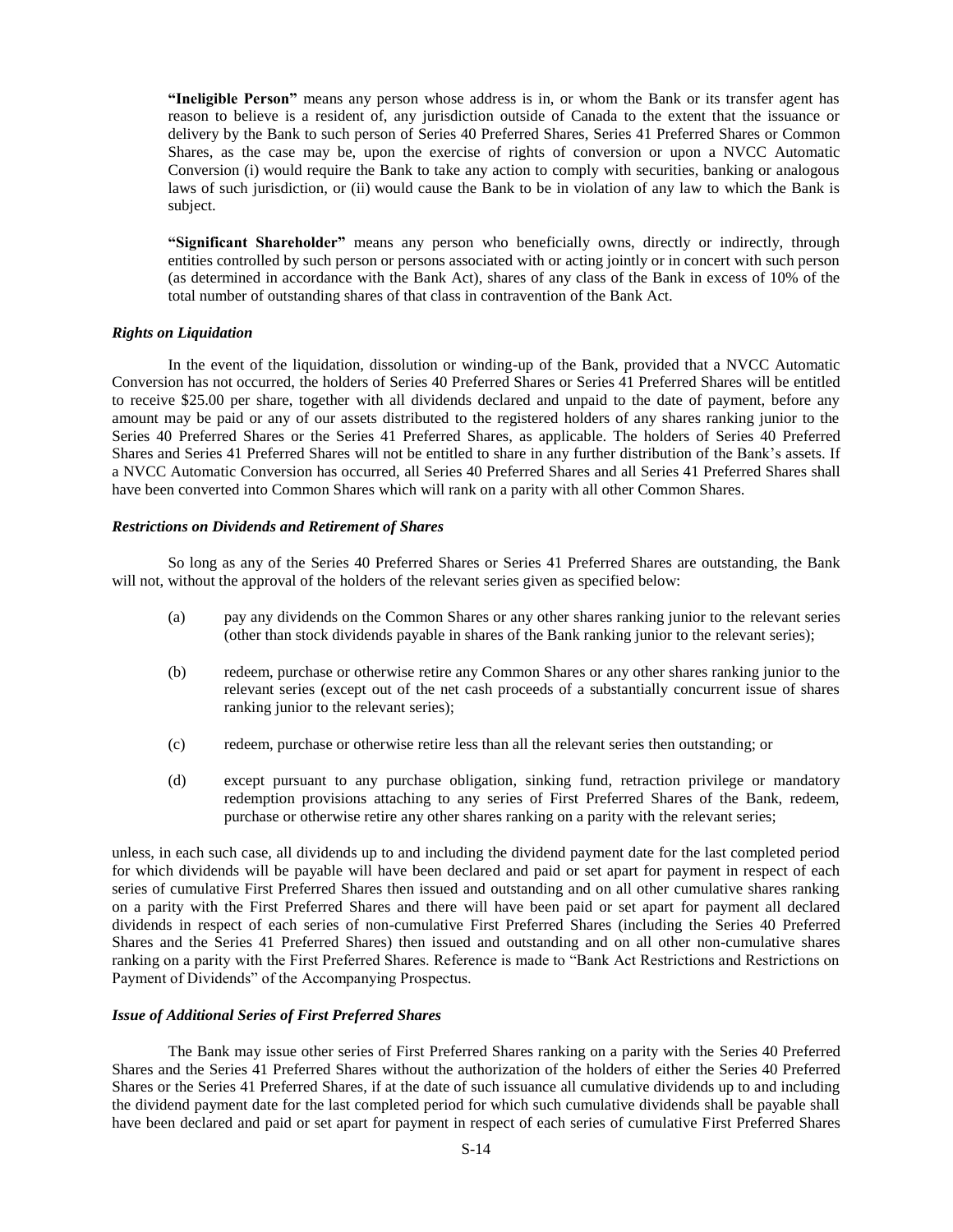then issued and outstanding, if any, and any declared and unpaid non-cumulative dividends shall have been paid or set apart for payment in respect of each series of non-cumulative First Preferred Shares then issued and outstanding.

### *Amendments to Series*

The Bank will not, without the approval of the holders of the applicable series given as specified below under "Shareholder Approvals", delete or vary any rights, privileges, restrictions and conditions attaching to the Series 40 Preferred Shares or the Series 41 Preferred Shares. In addition to the aforementioned approval, the Bank will not without, but may from time to time with, the prior approval of the Superintendent, make any such deletion or variation which might affect the classification afforded the Series 40 Preferred Shares or the Series 41 Preferred Shares from time to time for capital adequacy requirements pursuant to the Bank Act and the regulations and guidelines thereunder.

### *Shareholder Approvals*

The approval of any amendments to the rights, privileges, restrictions and conditions attaching to the Series 40 Preferred Shares or the Series 41 Preferred Shares may be given by a resolution carried by the affirmative vote of not less than  $66^2/3$ % of the votes cast at a meeting of holders of the relevant series which a majority of the outstanding shares of the relevant series is represented or, if no such quorum is present at such meeting, at any adjourned meeting at which shareholders then present or represented by proxy would form the necessary quorum.

In addition to the aforementioned approval, any amendments to the rights, privileges, restrictions and conditions attaching to the Series 40 Preferred Shares or the Series 41 Preferred Shares that affect the classification afforded to the Series 40 Preferred Shares or the Series 41 Preferred Shares from time to time for capital adequacy requirements pursuant to the Bank Act and the regulations and guidelines thereunder can only be made with the consent of the Superintendent.

#### *Voting Rights*

Subject to the provisions of the Bank Act, the holders of Series 40 Preferred Shares or Series 41 Preferred Shares as such will not be entitled to receive notice of, attend, or vote at, any meeting of the shareholders of the Bank unless and until the first time at which the rights of such holders to any undeclared dividends have become extinguished as described under "Certain Provisions of the Series 40 Preferred Shares as a Series - Dividends" and "Certain Provisions of the Series 41 Preferred Shares as a Series - Dividends". In that event, the holders of the relevant series will be entitled to receive notice of, and to attend, meetings of shareholders at which directors of the Bank are to be elected and will be entitled to one vote for each share held. The voting rights of the holders of shares of the relevant series will forthwith cease upon payment by the Bank of the first quarterly dividend on the shares of such series to which the holders are entitled subsequent to the time such voting rights first arose. At such time as the rights of such holders to any undeclared dividends on the shares of the relevant series have again become extinguished, such voting rights will become effective again and so on from time to time.

In connection with any action to be taken by the Bank which requires the approval of the holders of Series 40 Preferred Shares or Series 41 Preferred Shares voting as a series or as part of the class, each such share will entitle the holder thereof to one vote.

#### *Tax Election*

The Series 40 Preferred Shares and the Series 41 Preferred Shares will be "taxable preferred shares" as defined in the Tax Act for the purposes of the tax under Part IV.1 of the Tax Act applicable to certain corporate holders of such shares. The terms of each of the Series 40 Preferred Shares and the Series 41 Preferred Shares will require the Bank to make the necessary election under Part VI.1 of the Tax Act to pay tax under Part VI.1 at a rate such that corporate holders will not be subject to tax under Part IV.1 of the Tax Act on dividends received (or deemed to be received) on the Series 40 Preferred Shares and the Series 41 Preferred Shares, respectively.

#### *Business Days*

If any action is required to be taken by the Bank on a day that is not a business day, then such action will be taken on the next succeeding day that is a business day.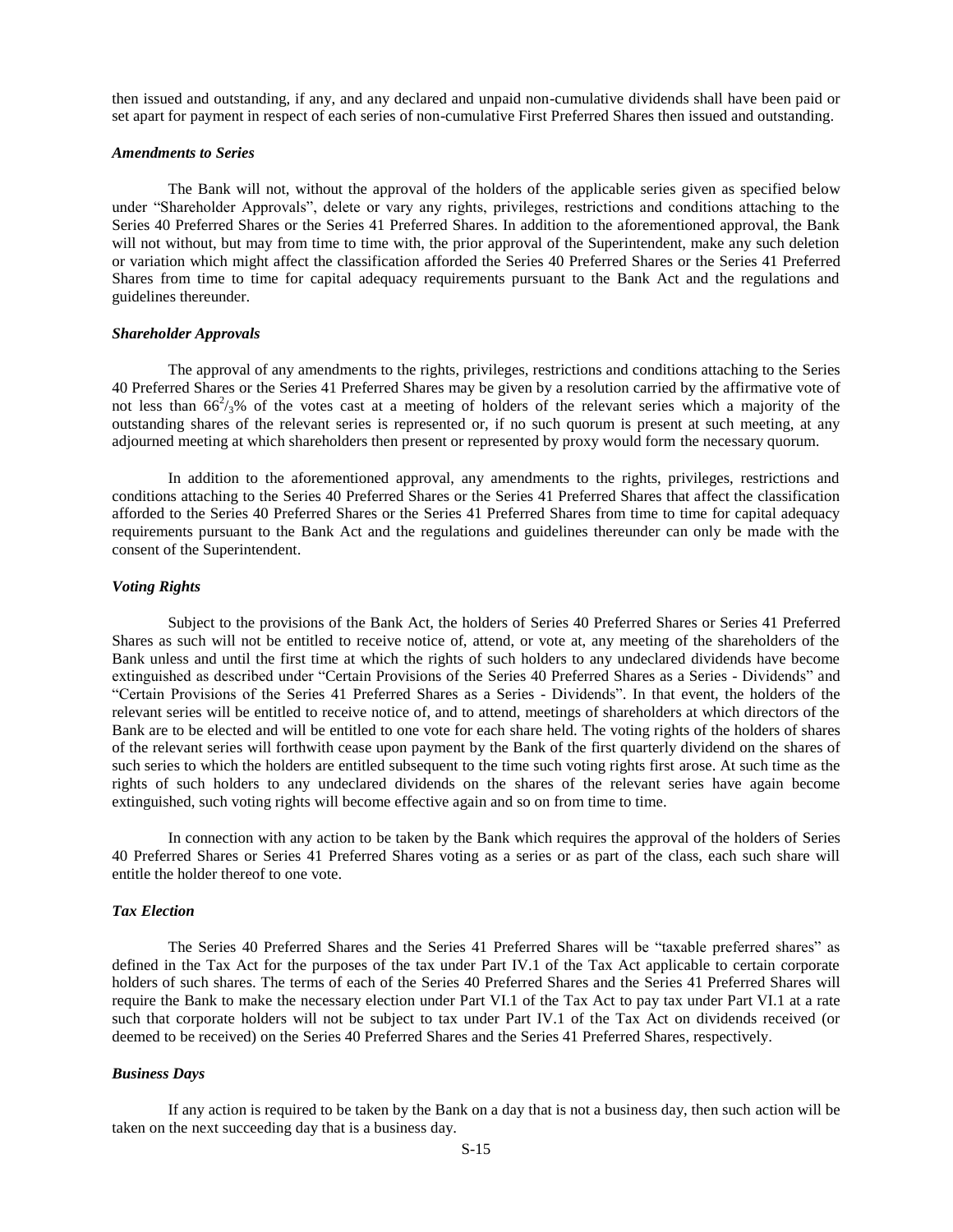#### **Bank Act Restrictions and Approvals**

<span id="page-15-0"></span>The Accompanying Prospectus sets out a summary of the restrictions contained in the Bank Act concerning the declaration and payment of dividends. The Bank does not anticipate that such restrictions will prevent a declaration or payment of dividends on the Series 40 Preferred Shares or Series 41 Preferred Shares in the normal course and the Superintendent has not made any direction to the Bank pursuant to the Bank Act regarding its capital or its liquidity. The Accompanying Prospectus also sets out a summary of the restrictions contained in the Bank Act concerning the issue, transfer, acquisition, beneficial ownership and voting of all shares of the Bank.

#### **Earnings Coverage Ratios**

<span id="page-15-1"></span>The following consolidated earnings coverage ratios, taking into account the First Preferred Shares, innovative capital instruments and subordinated debentures outstanding as of October 31, 2017 (assuming each of the securities was outstanding from the first day of such period) and giving effect to new issues and redemptions, including the issue of the Series 40 Preferred Shares to be distributed under this Prospectus Supplement and to the redemption by the Bank of the Series 28 Preferred Shares, are calculated for the 12 months ended October 31, 2017:

|                          | October 31, 2017      |
|--------------------------|-----------------------|
| Earnings coverage ratios | $13.02 \text{ times}$ |

The Bank's dividend requirements on all of its outstanding First Preferred Shares, after giving effect to new issues and redemptions, including the issue of the Series 40 Preferred Shares to be distributed under this Prospectus Supplement, and adjusted to a before-tax equivalent using a statutory income tax rate of 26.7% for the 12 months ended October 31, 2017, amounted to \$139 million for the 12 months ended October 31, 2017. The Bank's disbursement requirements for innovative capital instruments for the 12 months ended October 31, 2017 amounted to \$55 million. The Bank's interest requirements for subordinated debentures were nil for the 12 months ended October 31, 2017. The Bank's earnings before income taxes, non-controlling interest, debentures and innovative capital instruments for the 12 months ended October 31, 2017 were \$2,524 million, which are 13.02 times, the Bank's aggregate dividend, disbursement on innovative capital instruments and interest requirements for this period after giving effect to new issues and redemptions, including the issue of the Series 40 Preferred Shares and the redemption by the Bank of the Series 28 Preferred Shares.

#### **Ratings**

<span id="page-15-2"></span>The Series 40 Preferred Shares are provisionally rated "Pfd-2 (Low)" by DBRS Limited ("DBRS"). A "Pfd-2" rating is the second highest of five categories available from DBRS for first preferred shares. A reference to "high" or "low" reflects the relative standing within the rating category.

The Series 40 Preferred Shares have been assigned a rating of "P-3(High)" by S&P, using the S&P Canadian scale for first preferred shares and have been assigned a rating of "BB+" using S&P's global scale for first preferred shares. The "P-3" rating is the third highest of the five categories used by S&P on its Canadian first preferred share scale. The "BB" rating is the fifth highest of the nine categories used by S&P on its global scale. A reference to "high" or "low" or "+/-" reflects the relative standing within the rating category.

The Series 40 Preferred Shares have been assigned a rating of "Ba1" (hyb) by Moody's. A "Ba" rating by Moody's is the fifth highest of the nine categories used by Moody's. The modifier "1" indicates that the obligation ranks at the higher of the "Ba" rating category. The "hyb" indicator signals the potential for ratings volatility due to less predictable exogenous (and often non-credit linked) factors such as regulatory and/or government intervention coupled with a hybrid's equity-like features.

The Bank made payments to DBRS, S&P and Moody's in connection with the assignment of ratings on its rated instruments. In addition, the Bank has or may have made payments in respect of certain other services provided to the Bank by each of such rating agencies during the last two years.

Credit ratings are intended to provide investors with an independent measure of credit quality of any issue of securities. The credit ratings accorded to securities by the rating agencies are not recommendations to purchase, hold or sell the securities inasmuch as such ratings do not comment as to market price or suitability for a particular investor. There is no assurance that any rating will remain in effect for any given period of time or that any rating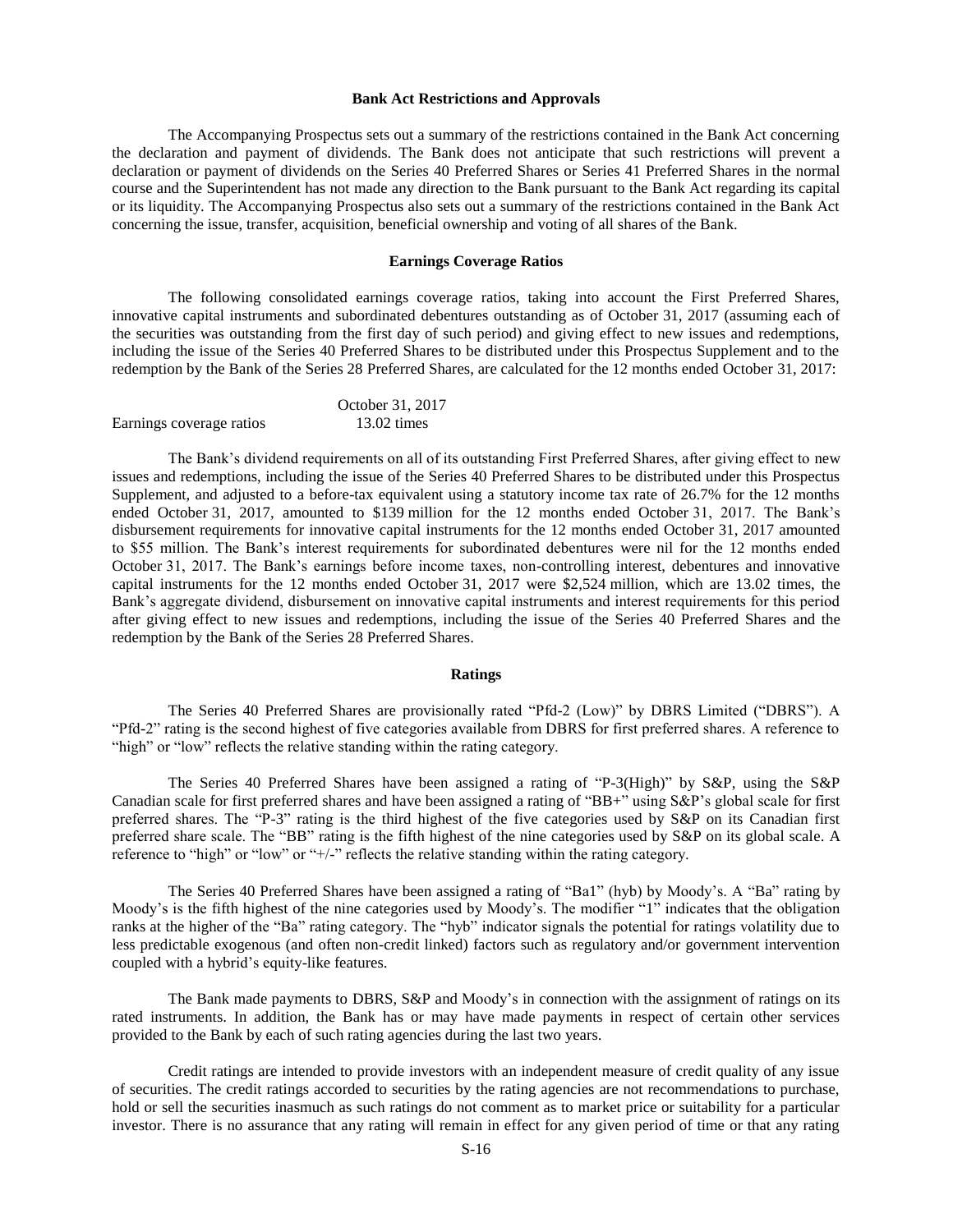will not be revised or withdrawn entirely by a rating agency in the future if in its judgment circumstances so warrant, and if any such rating is so revised or withdrawn, the Bank is under no obligation to update this Prospectus Supplement. Prospective purchasers of Series 40 Preferred Shares should consult the relevant rating organization with respect to the interpretation and implications of the foregoing ratings.

#### **Plan of Distribution**

<span id="page-16-0"></span>Pursuant to an agreement (the "Underwriting Agreement") dated January 15, 2018 between the Bank and the Underwriters, the Bank has agreed to sell and the Underwriters have jointly and not solidarily (the equivalent of severally at common law) agreed to purchase on January 22, 2018, or on such other date not later than February 19, 2018 as may be agreed upon, subject to the terms and conditions contained therein, all but not less than all of the 12,000,000 Series 40 Preferred Shares at a price of \$25.00 per share payable in cash to the Bank against delivery of the Series 40 Preferred Shares. The offering price was determined by negotiations between the Bank and the Underwriters. The Underwriting Agreement provides that the Underwriters will be paid an underwriting fee per share equal to \$0.25 with respect to Series 40 Preferred Shares sold to certain institutions and \$0.75 with respect to all other Series 40 Preferred Shares sold. Assuming no Series 40 Preferred Shares are sold to such institutions, the total underwriting fee would be \$9,000,000.

The obligations of the Underwriters under the Underwriting Agreement may be terminated at their discretion on the basis of their assessment of the state of the financial markets and may also be terminated upon the occurrence of certain stated events. The Underwriters are, however, obligated to take up and pay for all of the Series 40 Preferred Shares if any of the Series 40 Preferred Shares are purchased under the Underwriting Agreement.

The Bank has applied to list the Series 40 Preferred Shares, the Series 41 Preferred Shares and the Common Shares into which such shares may be converted upon the occurrence of a Trigger Event on the TSX. Listing will be subject to the Bank fulfilling all of the requirements of the TSX.

After the Underwriters have made a reasonable effort to sell all of the Series 40 Preferred Shares at \$25.00 per share, the Underwriters may subsequently reduce, and thereafter change, from time to time, the price at which the Series 40 Preferred Shares are offered to an amount not greater than \$25.00 per share and, in such case, the compensation realized by the Underwriters will be decreased by the amount that the aggregate price paid by purchasers for the Series 40 Preferred Shares is less than the gross proceeds paid by the Underwriters to the Bank.

Neither the Series 40 Preferred Shares nor the Series 41 Preferred Shares have been or will be registered under the *Securities Act of 1933* of the United States of America, as amended (the "1933 Act") or any state securities laws and may not be offered or sold within the United States, territories or possessions or to, or for the account or benefit of, U.S. persons (as defined in Regulation S under the 1933 Act) except in transactions exempt from the registration requirements of the 1933 Act.

In connection with this offering, the Underwriters may, subject to applicable laws, over-allot or effect transactions which stabilize or maintain the market price of the Series 40 Preferred Shares at a level other than that which might otherwise prevail in the open market.

Pursuant to the policy statement of certain securities regulators, the Underwriters may not, throughout the period of distribution of Series 40 Preferred Shares, bid for or purchase Series 40 Preferred Shares. The foregoing restriction is subject to certain exceptions including: (i) a bid or purchase permitted under the Universal Market Integrity Rules for the Investment Industry Regulatory Organization of Canada relating to market stabilization and passive market making activities; and (ii) a bid or purchase made for and on behalf of a customer where the order was not solicited during the period of the distribution, provided that the bid or purchase was not engaged in for the purpose of creating actual or apparent active trading in, or raising the price of such securities.

As a result of these activities, the price of the Series 40 Preferred Shares may be higher than the price that otherwise might exist in the open market. Such transactions, if commenced, may be discontinued at any time. The Underwriters may carry out these transactions on any stock exchange on which the Series 40 Preferred Shares are listed, in the over-the-counter market, or otherwise.

**National Bank Financial Inc., one of the Underwriters, is an indirect wholly-owned subsidiary of the Bank. As a result, the Bank is a related and connected issuer to National Bank Financial Inc. under**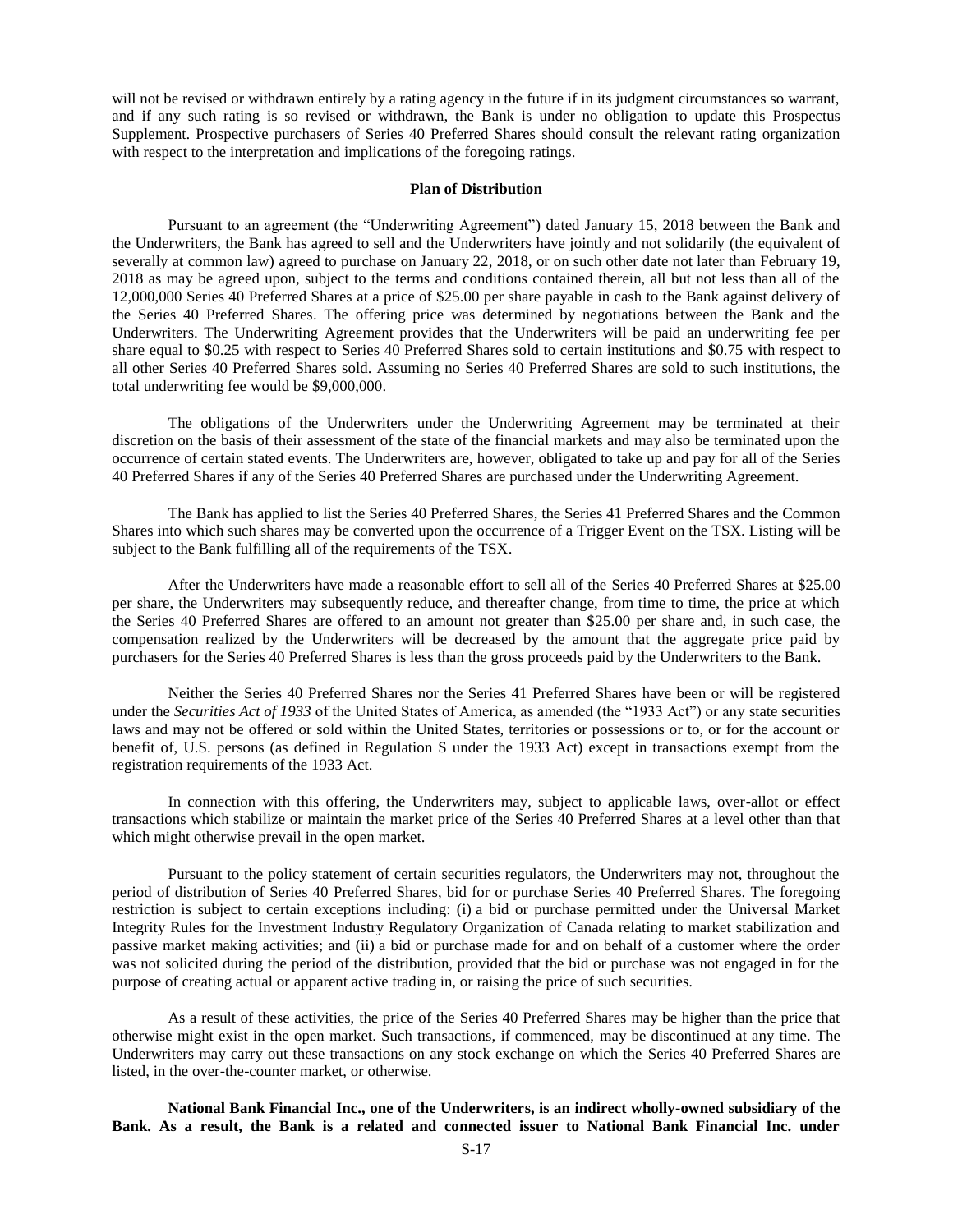**applicable securities legislation. The decision to distribute the Series 40 Preferred Shares and the determination of the terms of the distribution were made through negotiation between the Bank and the Underwriters. CIBC World Markets Inc., an Underwriter, in respect of which the Bank is not a related or connected issuer, has participated in the structuring and pricing of the offering and in the due diligence activities performed by the Underwriters for the offering and review of this Prospectus Supplement. National Bank Financial Inc. will not receive any benefit in connection with this offering other than its share of the Underwriters' fee payable by the Bank.**

#### **Certain Canadian Federal Income Tax Considerations**

<span id="page-17-0"></span>In the opinion of McCarthy Tétrault LLP, counsel to the Bank, and Torys LLP, counsel to the Underwriters, the following is a summary of the principal Canadian federal income tax considerations generally applicable to a holder of Series 40 Preferred Shares acquired pursuant to this Prospectus Supplement, Series 41 Preferred Shares acquired on a conversion of Series 40 Preferred Shares and Common Shares acquired pursuant to a NVCC Automatic Conversion, who, for the purposes of the Tax Act and at all relevant times, is or is deemed to be a resident of Canada, deals at arm's length with the Bank, is not affiliated with the Bank, holds the Series 40 Preferred Shares and will hold any Series 41 Preferred Shares and Common Shares (as applicable) as capital property and is not exempt from tax under Part I of the Tax Act (a "Holder").

Generally, the Series 40 Preferred Shares, the Series 41 Preferred Shares and the Common Shares will be capital property to a Holder provided the Holder does not acquire or hold such shares in the course of carrying on a business of trading or dealing in securities and does not acquire them as part of an adventure or concern in the nature of trade. Certain Holders whose Series 40 Preferred Shares, Series 41 Preferred Shares or Common Shares would not otherwise qualify as capital property may, in certain circumstances, be entitled to have them and all other "Canadian securities", as defined in the Tax Act, owned by such Holder in the taxation year of the election and in all subsequent taxation years, treated as capital property by making the irrevocable election permitted by subsection 39(4) of the Tax Act.

This summary does not apply to a holder (i) that is a "financial institution", as defined in the Tax Act for purposes of the mark-to-market rules; (ii) an interest in which is a "tax shelter investment" (as defined in the Tax Act); (iii) who has made a "functional currency" election under the Tax Act to determine its "Canadian tax results" (as defined in the Tax Act) in a currency other than Canadian currency; (iv) that has entered into, with respect to the Series 40 Preferred Shares, Series 41 Preferred Shares or the Common Shares, a "derivative forward agreement" or "synthetic disposition arrangement" (each as defined in the Tax Act); or (v) who receives dividends on the Series 40 Preferred Shares, the Series 41 Preferred Shares, or the Common Shares where there is, in respect of such shares, a "dividend rental arrangement" (as defined in the Tax Act). Such holders should consult their own tax advisors. Furthermore, this summary is not applicable to a Holder that is a "specified financial institution" (as defined in the Tax Act) that receives (or is deemed to receive), alone or together with persons with whom it does not deal at arm's length, in the aggregate, dividends in respect of more than 10% of the Series 40 Preferred Shares or the Series 41 Preferred Shares, as the case may be, outstanding at the time the dividend is received or deemed to be received. This summary also assumes that all issued and outstanding Series 40 Preferred Shares and Series 41 Preferred Shares will be listed on a "designated stock exchange" (as defined in the Tax Act) in Canada (which currently includes the TSX) at such times as dividends (including deemed dividends) are received (or deemed to be received) on such shares.

This summary is of a general nature only and is not intended to be, nor should it be construed to be, legal or tax advice to any particular Holder and no representation with respect to the income tax consequences to any particular Holder is made. Accordingly, prospective Holders are urged to consult their own tax advisors with respect to the consequences of acquiring, holding or disposing of Series 40 Preferred Shares, Series 41 Preferred Shares or Common Shares in their particular circumstances.

This summary is based upon the current provisions of the Tax Act, the regulations thereunder in force as of the date hereof, all specific proposals to amend the Tax Act and the regulations thereunder publicly announced by or on behalf of the Minister of Finance (Canada) prior to the date hereof (the "Proposals") and counsel's understanding of the current administrative practices and assessing policies published in writing by the Canada Revenue Agency prior to the date hereof. Except for the Proposals, this summary does not otherwise take into account any changes in law or in administrative practices or assessing policies, whether by legislative, administrative or judicial decision or action, nor does it take into account or consider any provincial, territorial or foreign income tax considerations,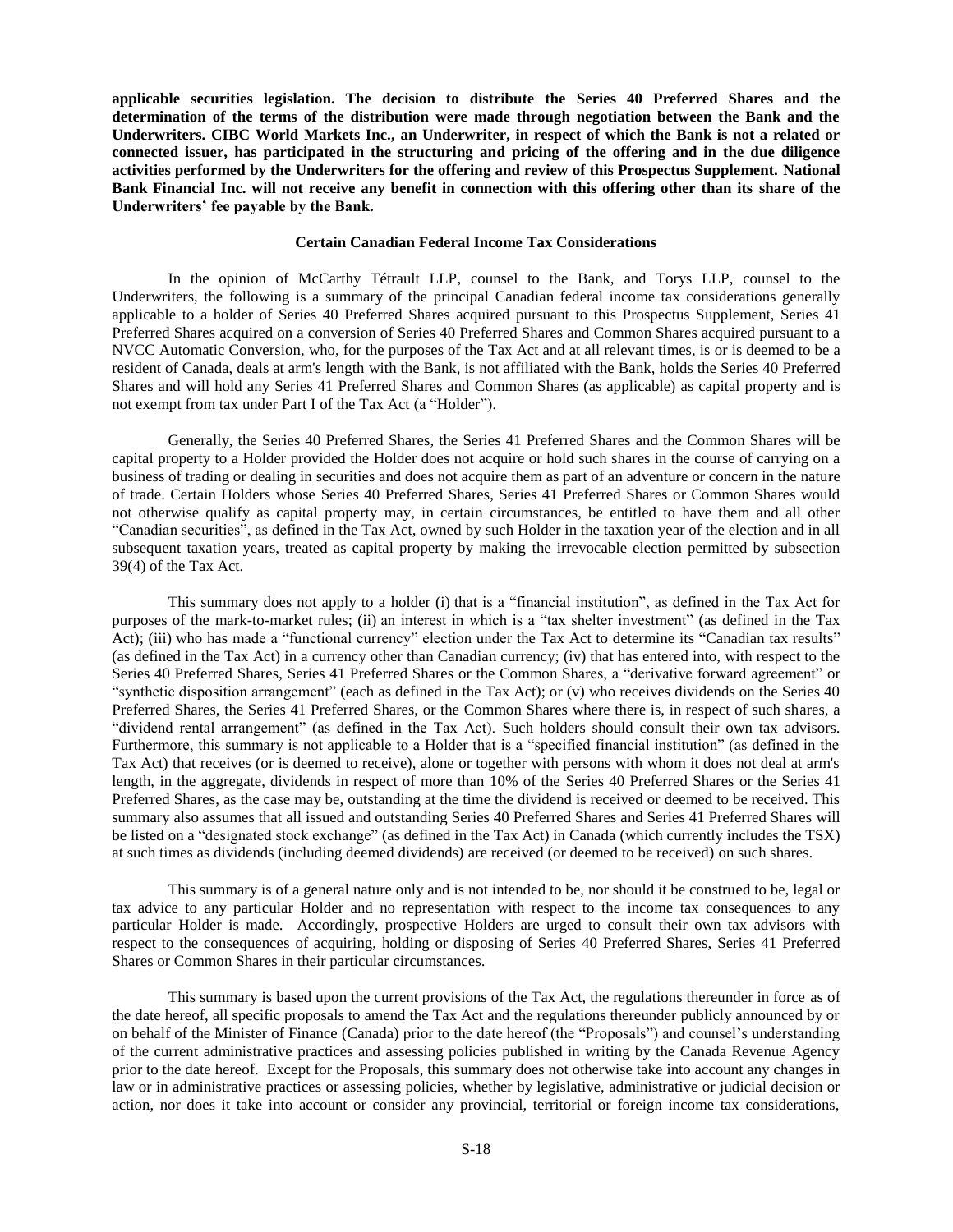which may differ materially from those discussed herein. No assurance can be given that the Proposals will be enacted as proposed or at all.

On July 18, 2017, the Minister of Finance (Canada) released a consultation paper that included an announcement of its intention to amend the Tax Act to address certain perceived tax advantages of earning passive investment income through a private corporation. On October 18, 2017, the Minister of Finance (Canada) announced that the government was considering how to proceed with these proposals while taking into account the feedback received on the consultation paper. No specific amendments to the Tax Act were proposed in connection with these announcements. This summary does not take into account, and the Proposals do not include, the consultation paper. Holders that are private Canadian corporations should consult their own tax advisors.

### *Dividends*

Dividends (including deemed dividends) received on the Series 40 Preferred Shares, the Series 41 Preferred Shares or the Common Shares by a Holder who is an individual (other than certain trusts) will be included in the individual's income and generally will be subject to the gross-up and dividend tax credit rules normally applicable to taxable dividends received by individuals from taxable Canadian corporations, including the enhanced dividend tax credit rules applicable to any dividends designated by the Bank as "eligible dividends" in accordance with the Tax Act.

Dividends (including deemed dividends) on the Series 40 Preferred Shares, the Series 41 Preferred Shares or the Common Shares received by a Holder that is a corporation will be included in computing the corporation's income and will generally be deductible in computing its taxable income. In the case of a corporate Holder, it is possible that in certain circumstances all or part of a dividend may be treated as proceeds of disposition or a capital gain of such Holder from the disposition of a capital property and not as a dividend. Holders that are corporations should consult their own tax advisors having regard to their particular circumstances.

The Series 40 Preferred Shares and the Series 41 Preferred Shares will be "taxable preferred shares" as defined in the Tax Act for the purposes of the tax under Part IV.1 of the Tax Act applicable to certain corporate Holders of the Series 40 Preferred Shares and Series 41 Preferred Shares. The terms of each of the Series 40 Preferred Shares and the Series 41 Preferred Shares require the Bank to make the necessary election under Part VI.1 of the Tax Act so that corporate Holders will not be subject to tax under Part IV.1 of the Tax Act on dividends received (or deemed to be received) on the Series 40 Preferred Shares and the Series 41 Preferred Shares, respectively.

A Holder that is a "private corporation", as defined in the Tax Act, or any other Canadian resident corporation controlled, whether by reason of a beneficial interest in one or more trusts or otherwise, by or for the benefit of an individual (other than a trust) or a related group of individuals (other than trusts), will generally be liable to pay a 38⅓% refundable tax under Part IV of the Tax Act on dividends received (or deemed to be received) on the Series 40 Preferred Shares, the Series 41 Preferred Shares or the Common Shares to the extent such dividends are deductible in computing its taxable income.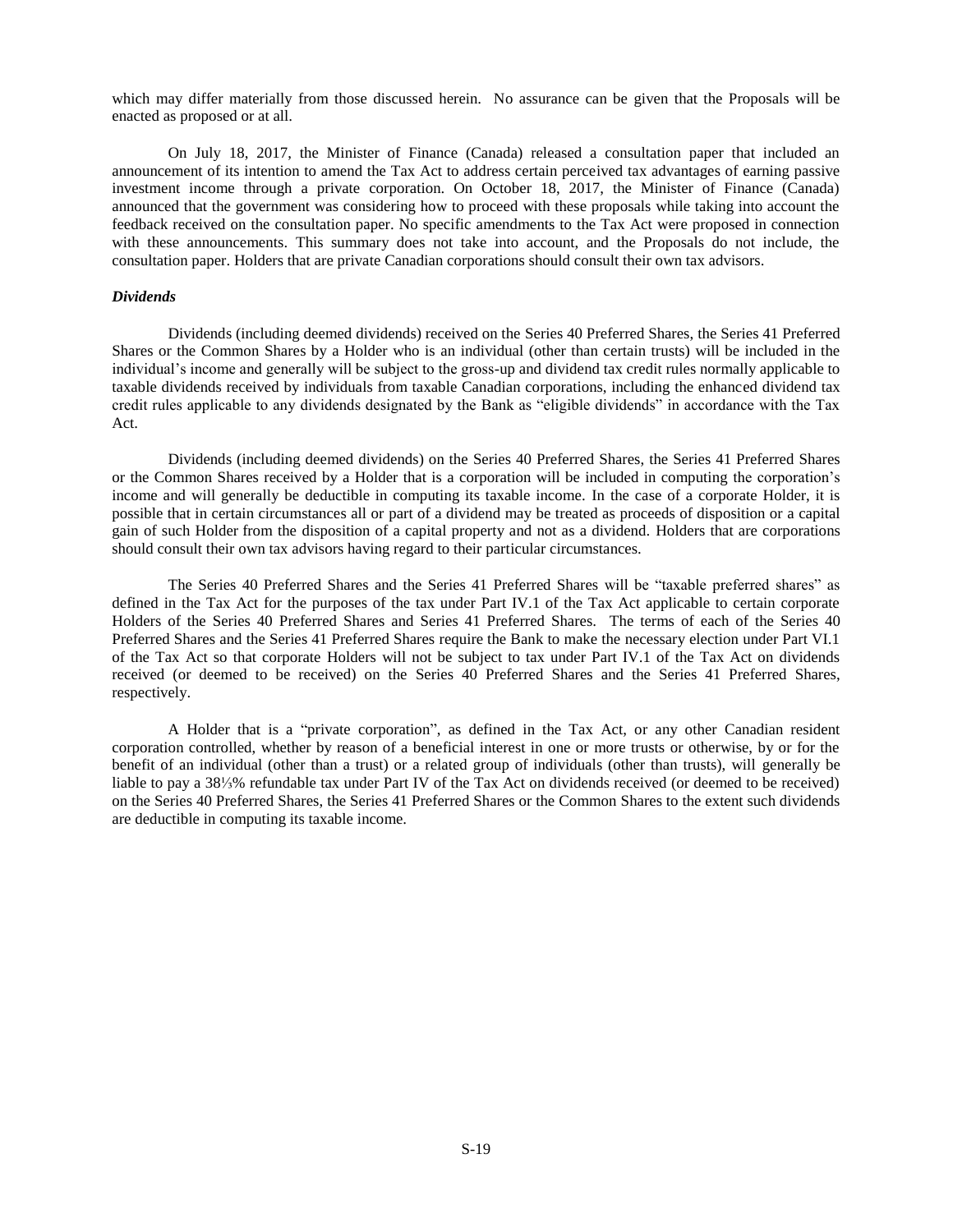#### *Dispositions*

A Holder who disposes of or is deemed to dispose of the Series 40 Preferred Shares, the Series 41 Preferred Shares or the Common Shares (including, generally, on redemption of the shares or other acquisition by the Bank but excluding on a conversion) will generally realize a capital gain (or sustain a capital loss) to the extent that the proceeds of disposition, net of any reasonable costs of disposition, exceed (or are exceeded by) the adjusted cost base of such shares to the Holder thereof immediately before the disposition or deemed disposition. The amount of any deemed dividend arising on the redemption or acquisition by the Bank of Series 40 Preferred Shares, the Series 41 Preferred Shares or the Common Shares will generally not be included in computing the proceeds of disposition of a Holder for purposes of computing the capital gain or capital loss arising on the disposition of such shares. See "Redemption" below. If the Holder is a corporation, any such capital loss may in certain circumstances be reduced by the amount of any dividends, including deemed dividends, which have been received on such shares to the extent and under circumstances prescribed by the Tax Act. Analogous rules apply to a partnership or trust of which a corporation, trust or partnership is a member or beneficiary.

Generally, one-half of any such capital gain will be included in computing the Holder's income as a taxable capital gain. One-half of any such capital loss (an allowable capital loss) realized in a taxation year must be deducted from the Holder's taxable capital gains realized in that year in accordance with the rules contained in the Tax Act. Allowable capital losses in excess of taxable capital gains realized in a taxation year may be carried back and deducted in any of the three preceding taxation years or carried forward and deducted in any subsequent taxation year against net taxable capital gains realized in such years, to the extent and under the circumstances described in the Tax Act. Taxable capital gains of a "Canadian-controlled private corporation" (as defined in the Tax Act) may be subject to an additional 10⅔% refundable tax.

### *Redemption*

If the Bank redeems for cash or otherwise acquires the Series 40 Preferred Shares, the Series 41 Preferred Shares or the Common Shares, other than by a purchase in the open market in the manner in which shares are normally purchased by a member of the public in the open market, the Holder will be deemed to have received a dividend equal to the amount, if any, paid by the Bank, including any redemption premium, in excess of the paid-up capital in respect of such shares at such time as computed for purposes of the Tax Act. See "Dividends" above. Generally, the difference between the amount paid by the Bank and the amount of the deemed dividend will be treated as proceeds of disposition for the purposes of computing the capital gain or capital loss arising on the disposition of such shares. See "Dispositions" above.

### *Conversion*

The conversion of (i) a Series 40 Preferred Share into a Series 41 Preferred Share or Common Share; and (ii) a Series 41 Preferred Share into a Series 40 Preferred Share or Common Share, will be deemed not to be a disposition of property and, accordingly, will not give rise to a capital gain or capital loss. The cost to a Holder of a Series 40 Preferred Share, Series 41 Preferred Share or Common Share, as the case may be, received on the conversion will be deemed to be an amount equal to the adjusted cost base to the Holder of the converted Series 40 Preferred Share or Series 41 Preferred Share, as the case may be, immediately before the conversion. The adjusted cost base of the Series 40 Preferred Shares, Series 41 Preferred Shares or Common Shares, respectively, held by the Holder will be determined in accordance with the averaging rules in the Tax Act.

#### *Alternative Minimum Tax*

A capital gain realized, or a dividend received or deemed to be received, by a Holder who is an individual or trust (other than certain specified trusts) may give rise to a liability for alternative minimum tax under the Tax Act.

#### **Use of Proceeds**

<span id="page-19-0"></span>The net proceeds to the Bank from the sale of the Series 40 Preferred Shares, after deducting the estimated expenses of the issue and the underwriting fee (assuming no Series 40 Preferred Shares are sold to certain institutions) will amount to \$290,650,000. Such net proceeds will be used for general corporate purposes and added to the Bank's capital base.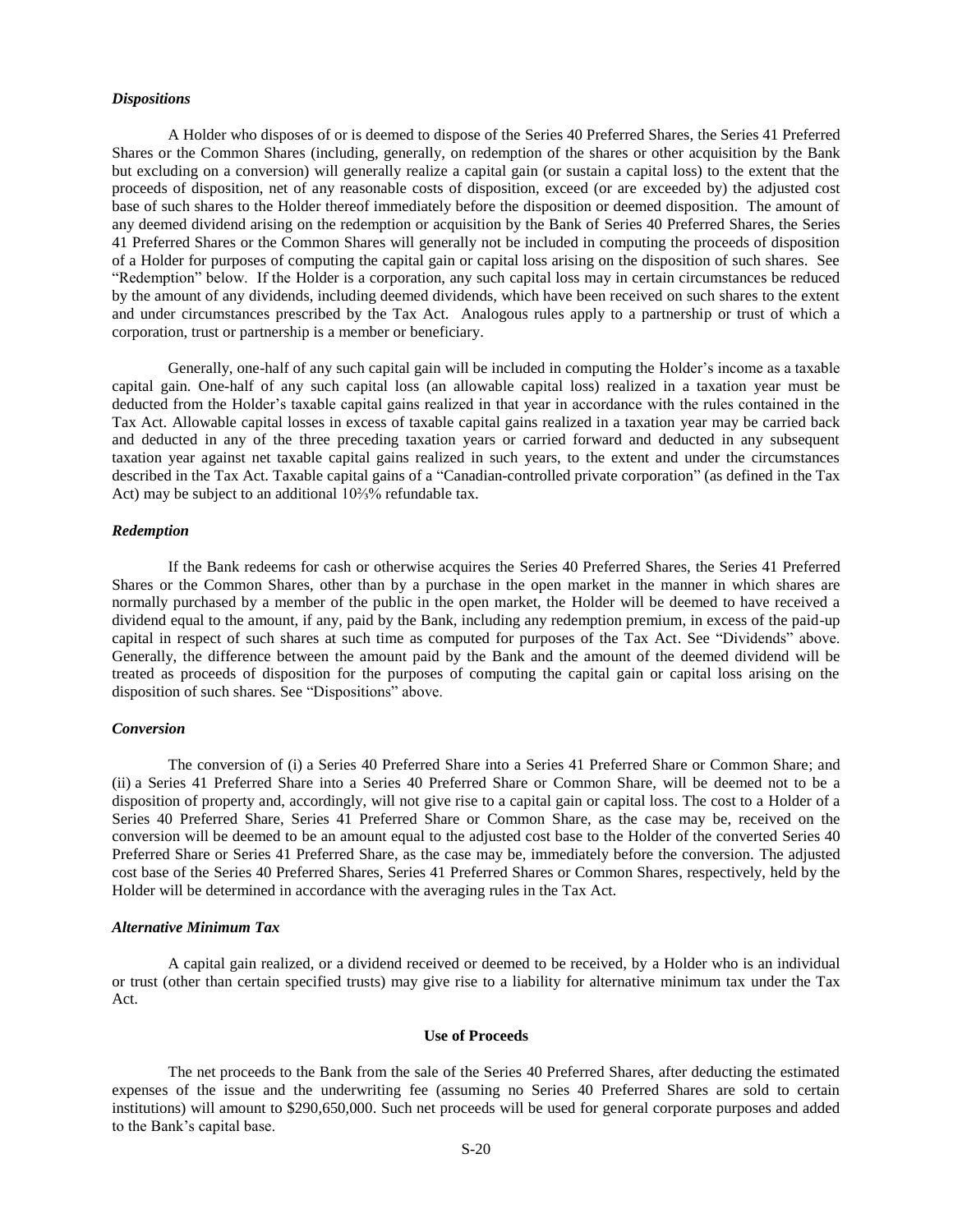### **Market for Securities**

<span id="page-20-0"></span>The Common Shares and the First Preferred Shares Series 30, 32, 34, 36 and 38 are listed on the TSX under the symbols "NA", "NA.PR.S", "NA.PR.W", "NA.PR.X", "NA.PR.A" and NA.PR.C, respectively.

### *Trading Price and Volume*

The following tables show the monthly price ranges and total monthly volumes of shares or notes traded on the TSX for each month in the twelve month period preceding this Prospectus Supplement.

| <b>Common Shares (NA)</b> |         |                     |  |
|---------------------------|---------|---------------------|--|
| High                      | Low     | <b>Total Volume</b> |  |
| \$64.30                   | \$62.19 | 6,953,771           |  |
| \$64.39                   | \$62.10 | 20,304,116          |  |
| \$64.14                   | \$62.12 | 17,523,036          |  |
| \$62.94                   | \$60.13 | 20,120,757          |  |
| \$60.50                   | \$56.31 | 24,719,416          |  |
| \$57.71                   | \$54.58 | 17,951,968          |  |
| \$56.88                   | \$54.45 | 14,926,572          |  |
| \$55.24                   | \$53.16 | 24,411,625          |  |
| \$54.24                   | \$51.41 | 29,873,403          |  |
| \$56.48                   | \$52.59 | 26,718,246          |  |
| \$59.12                   | \$55.34 | 30,940,647          |  |
| \$59.05                   | \$55.38 | 19,802,006          |  |
| \$56.82                   | \$54.52 | 23,175,366          |  |
|                           |         |                     |  |

### **First Preferred Shares Series 30 (NA.PR.S)**

| <b>Month</b>          | High    | Low     | <b>Total Volume</b> |
|-----------------------|---------|---------|---------------------|
| January 1 to 12, 2018 | \$24.41 | \$23.60 | 89,235              |
| December 2017         | \$23.75 | \$22.88 | 173,369             |
| November 2017         | \$24.04 | \$23.57 | 126,724             |
| October 2017          | \$24.05 | \$22.75 | 244,416             |
| September 2017        | \$22.73 | \$22.23 | 331,105             |
| August 2017           | \$22.74 | \$21.90 | 667,477             |
| July 2017             | \$22.73 | \$22.05 | 248,427             |
| June 2017             | \$22.33 | \$21.05 | 421,921             |
| May 2017              | \$22.32 | \$21.08 | 185,972             |
| April 2017            | \$23.13 | \$22.13 | 131,798             |
| March 2017            | \$22.99 | \$22.00 | 342,294             |
| February 2017         | \$23.00 | \$21.60 | 169,677             |
| January 2017          | \$21.99 | \$19.51 | 246,070             |

### **First Preferred Shares Series 32 (NA.PR.W)**

| Month                 | High    | Low     | <b>Total Volume</b> |
|-----------------------|---------|---------|---------------------|
| January 1 to 12, 2018 | \$24.00 | \$23.21 | 224,180             |
| December 2017         | \$23.40 | \$22.16 | 173,704             |
| November 2017         | \$23.00 | \$22.56 | 107,412             |
| October 2017          | \$23.28 | \$21.85 | 424,111             |
| September 2017        | \$21.94 | \$21.49 | 420,842             |
| August 2017           | \$22.05 | \$20.90 | 277,225             |
| July 2017             | \$22.04 | \$21.38 | 447,471             |
| June 2017             | \$21.71 | \$20.20 | 277,035             |
| May 2017              | \$21.70 | \$20.49 | 274,500             |
| April 2017            | \$22.38 | \$21.45 | 153,672             |
| March 2017            | \$22.37 | \$21.40 | 263,762             |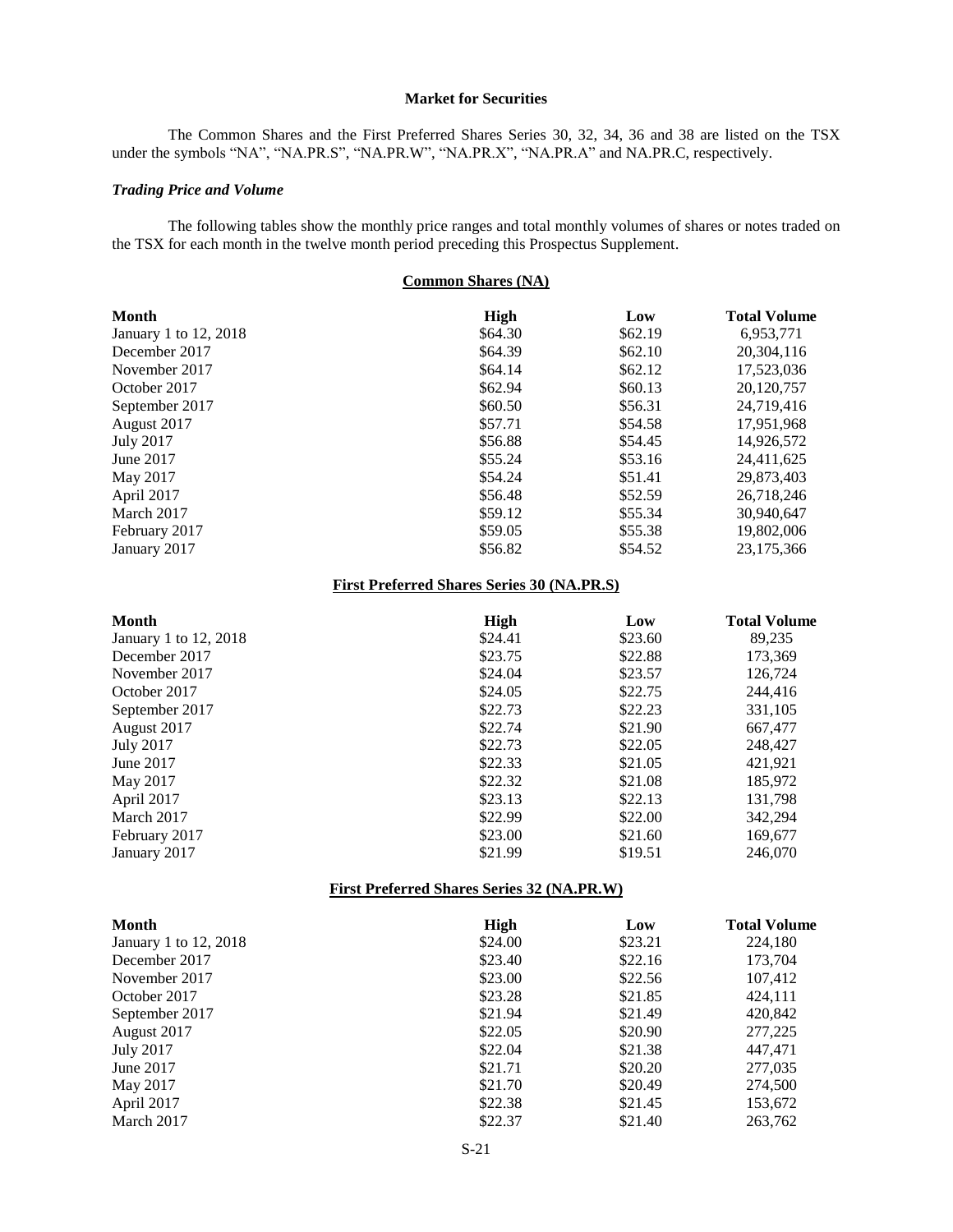| <b>Month</b>  | High    | Low     | <b>Total Volume</b> |
|---------------|---------|---------|---------------------|
| February 2017 | \$22.10 | \$20.91 | 297.212             |
| January 2017  | \$21.45 | \$18.87 | 327.594             |

# **First Preferred Shares Series 34 (NA.PR.X)**

| <b>Month</b>          | High    | Low     | <b>Total Volume</b> |
|-----------------------|---------|---------|---------------------|
| January 1 to 12, 2018 | \$27.15 | \$26.38 | 144,055             |
| December 2017         | \$27.10 | \$26.36 | 104,140             |
| November 2017         | \$26.95 | \$26.54 | 260,538             |
| October 2017          | \$26.92 | \$26.38 | 270,447             |
| September 2017        | \$26.80 | \$26.57 | 107,076             |
| August 2017           | \$26.78 | \$26.45 | 466,935             |
| <b>July 2017</b>      | \$27.10 | \$26.58 | 297,895             |
| June 2017             | \$27.14 | \$26.55 | 187,374             |
| May 2017              | \$27.15 | \$26.66 | 241,659             |
| April 2017            | \$27.47 | \$26.85 | 316,452             |
| March 2017            | \$27.13 | \$26.63 | 418,264             |
| February 2017         | \$26.80 | \$26.54 | 222,616             |
| January 2017          | \$26.70 | \$26.25 | 322.811             |

# **First Preferred Shares Series 36 (NA.PR.A)**

| <b>Month</b>          | High    | Low     | <b>Total Volume</b> |
|-----------------------|---------|---------|---------------------|
| January 1 to 12, 2018 | \$26.92 | \$26.28 | 45,404              |
| December 2017         | \$26.89 | \$26.50 | 542,710             |
| November 2017         | \$26.92 | \$26.50 | 703,876             |
| October 2017          | \$26.60 | \$26.12 | 324,144             |
| September 2017        | \$26.48 | \$26.20 | 368,212             |
| August 2017           | \$26.56 | \$26.15 | 230,258             |
| July 2017             | \$26.90 | \$26.30 | 224,067             |
| June 2017             | \$27.10 | \$26.39 | 314,936             |
| May 2017              | \$26.84 | \$26.40 | 129,585             |
| April 2017            | \$27.20 | \$26.63 | 104.797             |
| March 2017            | \$26.98 | \$26.38 | 315,531             |
| February 2017         | \$26.62 | \$26.26 | 128,291             |
| January 2017          | \$26.52 | \$26.08 | 282.742             |

# **First Preferred Shares Series 38 (NA.PR.C)**

| <b>Month</b>          | <b>High</b> | Low     | <b>Total Volume</b> |
|-----------------------|-------------|---------|---------------------|
| January 1 to 12, 2018 | \$25.94     | \$25.11 | 85,873              |
| December 2017         | \$25.96     | \$25.25 | 145,522             |
| November 2017         | \$26.05     | \$25.42 | 354,012             |
| October 2017          | \$25.85     | \$25.23 | 574,934             |
| September 2017        | \$25.55     | \$25.17 | 865,914             |
| August 2017           | \$25.35     | \$24.94 | 246,774             |
| <b>July 2017</b>      | \$25.20     | \$24.94 | 767,237             |
| June 2017             | \$24.99     | \$24.78 | 2,712,560           |
| May 2017              | n/a         | n/a     | n/a                 |
| April 2017            | n/a         | n/a     | n/a                 |
| March 2017            | n/a         | n/a     | n/a                 |
| February 2017         | n/a         | n/a     | n/a                 |
| January 2017          | n/a         | n/a     | n/a                 |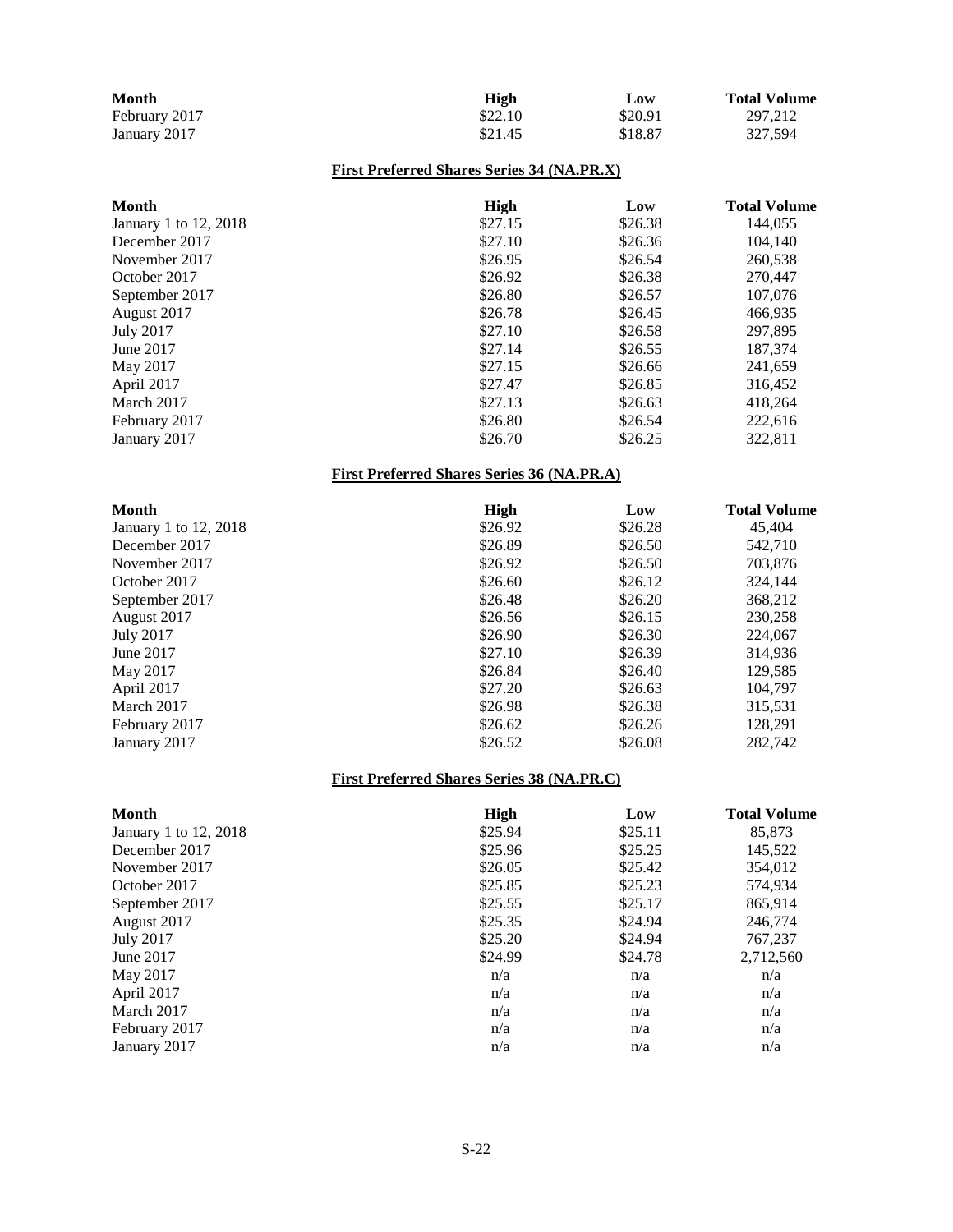#### **Transfer Agent and Registrar**

<span id="page-22-1"></span><span id="page-22-0"></span>Computershare Trust Company of Canada, at its principal offices in the cities of Vancouver, Calgary, Winnipeg, Toronto and Montréal, will be the transfer agent and registrar for the Series 40 Preferred Shares and the Series 41 Preferred Shares.

### **Risk Factors**

An investment in Series 40 Preferred Shares is subject to certain risks.

The value of Series 40 Preferred Shares and the Series 41 Preferred Shares, respectively, will be affected by the general credit worthiness of the Bank. We refer you to the risks described in the Accompanying Prospectus and the documents incorporated by reference in this Prospectus Supplement (including subsequently filed documents incorporated by reference), including under the section entitled "Management's Discussion and Analysis" contained in the Bank's 2017 Annual Report. This analysis discusses, among other things, known material trends and events, and risks or uncertainties that are reasonably expected to have a material effect on the Bank's business, financial condition or results of operations.

Real or anticipated changes in credit ratings on the Series 40 Preferred Shares or the Series 41 Preferred Shares, if any, may affect the market value of the Series 40 Preferred Shares and the Series 41 Preferred Shares, respectively. In addition, real or anticipated changes in credit ratings can affect the cost at which the Bank can transact or obtain funding, and thereby affect the Bank's liquidity, business, financial condition or results of operations.

The Series 40 Preferred Shares and the Series 41 Preferred Shares are non-cumulative and dividends are payable at the discretion of the Board of Directors. Reference is made to "Earnings Coverage Ratios", which is relevant to an assessment of the risk that the Bank will be unable to pay dividends on the Series 40 Preferred Shares or the Series 41 Preferred Shares.

Prevailing yields on similar securities will affect the market value of the Series 40 Preferred Shares and the Series 41 Preferred Shares. Assuming all other factors remain unchanged, the market value of the Series 40 Preferred Shares and the Series 41 Preferred Shares will decline as prevailing yields for similar securities rise, and will increase as prevailing yields for similar securities decline. Spreads over the Government of Canada Yield, T-Bill Rate and comparable benchmark rates of interest for similar securities will also affect the market value of the Series 40 Preferred Shares and the Series 41 Preferred Shares in an analogous manner.

The redemption or purchase by the Bank of the Series 40 Preferred Shares and the Series 41 Preferred Shares is subject to the consent of the Superintendent and other restrictions contained in the Bank Act. Reference is made to "Bank Act Restrictions and Restrictions on Payment of Dividends" of the Accompanying Prospectus.

Neither the Series 40 Preferred Shares nor the Series 41 Preferred Shares have a fixed maturity date and are not redeemable at the option of the holders of Series 40 Preferred Shares or Series 41 Preferred Shares, as applicable. The ability of a holder to liquidate its holdings of Series 40 Preferred Shares or Series 41 Preferred Shares, as applicable, may be limited.

The dividend rate in respect of the Series 40 Preferred Shares and the Series 41 Preferred Shares will reset every five years and quarterly, respectively. In each case, the new dividend rate is unlikely to be the same as, and may be lower than, the dividend rate for the applicable preceding dividend period.

An investment in the Series 40 Preferred Shares, or in the Series 41 Preferred Shares, as the case may be, may become an investment in Series 41 Preferred Shares, or in Series 40 Preferred Shares, respectively, without the consent of the holder in the event of an automatic conversion in the circumstances described under "Certain Provisions of the Series 40 Preferred Shares as a Series - Conversion of Series 40 Preferred Shares into Series 41 Preferred Shares" and "Certain Provisions of the Series 41 Preferred Shares as a Series - Conversion of Series 41 Preferred Shares into Series 40 Preferred Shares" above. Upon the automatic conversion of the Series 40 Preferred Shares into Series 41 Preferred Shares, the dividend rate on the Series 41 Preferred Shares will be a floating rate that is adjusted quarterly by reference to the T-Bill Rate which may vary from time to time while, upon the automatic conversion of the Series 41 Preferred Shares into Series 40 Preferred Shares, the dividend rate on the Series 40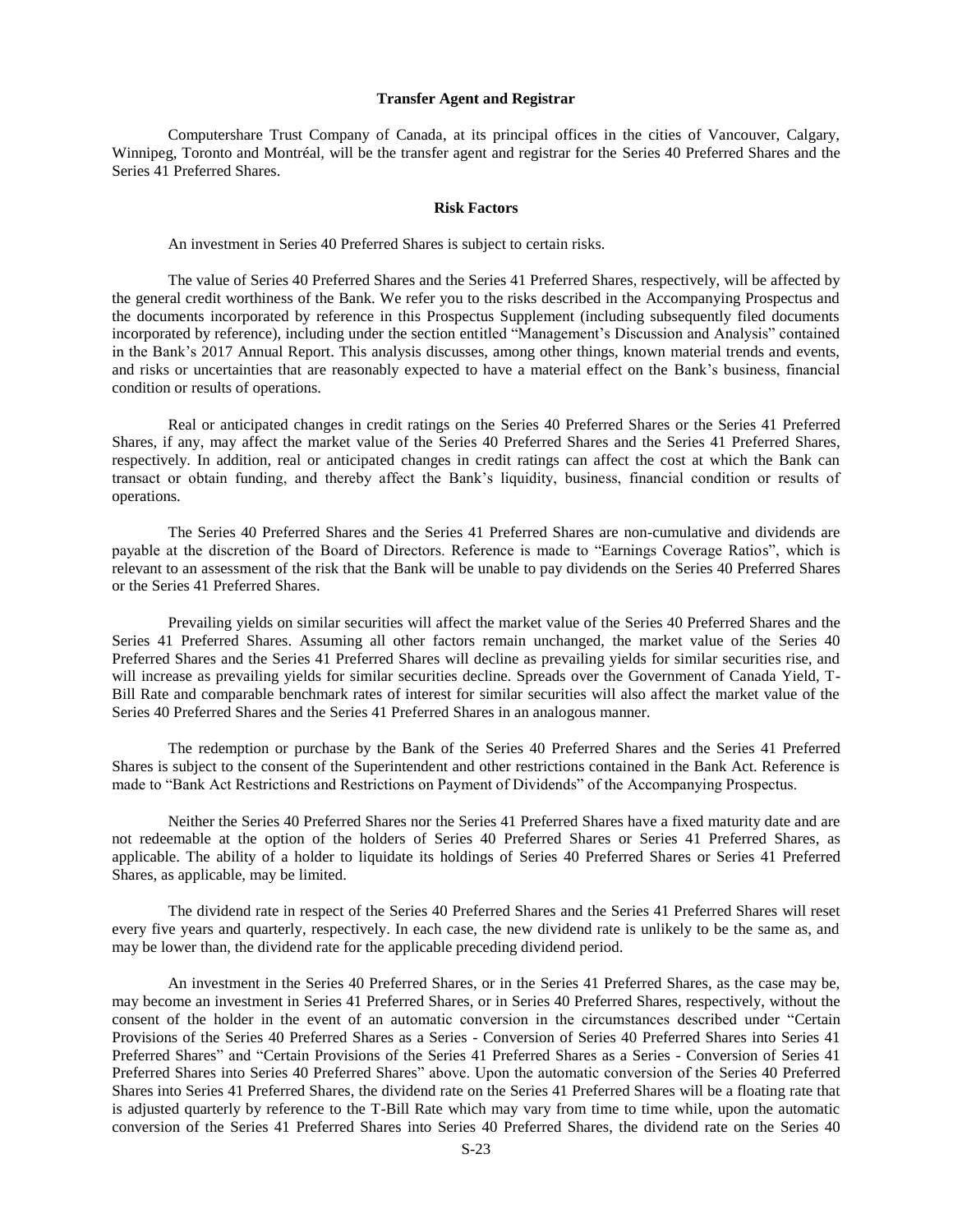Preferred Shares will be, for each five-year period, a fixed rate that is determined by reference to the Government of Canada Yield on the  $30<sup>th</sup>$  day prior to the first day of each such five-year period.

Stock market volatility may affect the market price of the Series 40 Preferred Shares and the Series 41 Preferred Shares for reasons unrelated to the Bank's performance. Also, the financial markets are generally characterized by extensive interconnections among financial institutions. As such, defaults by other financial institutions in Canada, the United States or other countries could adversely affect the Bank and the market price of the Series 40 Preferred Shares or the Series 41 Preferred Shares. Additionally, the respective value of the Series 40 Preferred Shares and the Series 41 Preferred Shares is subject to market value fluctuations based upon factors which influence the Bank's operations, such as legislation or regulatory developments, competition, technological change and global capital market activity.

There can be no assurance that an active trading market will develop for the Series 40 Preferred Shares after the offering or for the Series 41 Preferred Shares following the issuance of any of those shares, or if developed, that such a market will be sustained at the offering price of the Series 40 Preferred Shares or the issue price of the Series 41 Preferred Shares.

Upon the occurrence of a Trigger Event and a NVCC Automatic Conversion, there is no certainty of the value of the Common Shares to be received by the holders of the Series 40 Preferred Shares or the Series 41 Preferred Shares and the value of such Common Shares could be significantly less than the issue price or face value of the Series 40 Preferred Shares or the Series 41 Preferred Shares, as applicable. A Trigger Event may involve a subjective determination by OSFI that is outside the control of the Bank. A Trigger Event will also occur if a federal or provincial government in Canada publicly announces that the Bank has accepted or agreed to accept a capital injection, or equivalent support, from the federal government or any provincial government or political subdivision or agent or agency thereof without which the Bank would have been determined by the Superintendent to be nonviable. If a NVCC Automatic Conversion occurs, then the interest of depositors, other creditors of the Bank, and holders of Bank securities which are not contingent instruments will all rank in priority to the holders of contingent instruments, including the Series 40 Preferred Shares and the Series 41 Preferred Shares. Upon a NVCC Automatic Conversion, the rights, terms and conditions of the Series 40 Preferred Shares and the Series 41 Preferred Shares, including with respect to priority and rights on liquidation, will no longer be relevant as all such shares will have been converted on a full and permanent basis without the consent of the holders thereof into Common Shares ranking on parity with all other outstanding Common Shares. Given the nature of the Trigger Event, a holder of Series 40 Preferred Shares or the Series 41 Preferred Shares will become a holder of Common Shares at a time when the Bank's financial condition has deteriorated. The Series 40 Preferred Shares rank and the Series 41 Preferred Shares will, if issued, rank, equally with other First Preferred Shares of the Bank in the event of an insolvency or winding-up of the Bank where a NVCC Automatic Conversion has not occurred. If the Bank becomes insolvent or is wound-up where a NVCC Automatic Conversion has not occurred, the Bank's assets must be used to pay deposit liabilities and other debt, including subordinated debt, before payments may be made on the Series 40 Preferred Shares or the Series 41 Preferred Shares. If a NVCC Automatic Conversion has occurred, the ranking of the Series 40 Preferred Shares and Series 41 Preferred Shares will not be relevant since all Series 40 Preferred Shares and Series 41 Preferred Shares will be converted into Common Shares which will rank on a parity with all other Common Shares of the Bank.

OSFI has stated that the Superintendent will consult with the Canada Deposit Insurance Corporation ("CDIC"), the Bank of Canada, the Department of Finance and the Financial Consumer Agency of Canada prior to making a determination as to the non-viability of a financial institution. The conversion of contingent instruments alone may not be sufficient to restore an institution to viability and other public sector interventions, including liquidity assistance, could be required along with the conversion of contingent instruments to maintain an institution as a going concern.

In assessing whether the Bank has ceased, or is about to cease, to be viable and that, after the conversion of all contingent instruments, it is reasonably likely that the viability of the Bank will be restored or maintained, OSFI has stated that the Superintendent will consider, in consultation with the authorities referred to above, all relevant facts and circumstances. Those facts and circumstances could include, in addition to other public sector interventions, a consideration of whether, among other things:

(a) the assets of the Bank are, in the opinion of the Superintendent, sufficient to provide adequate protection to the Bank's depositors and creditors;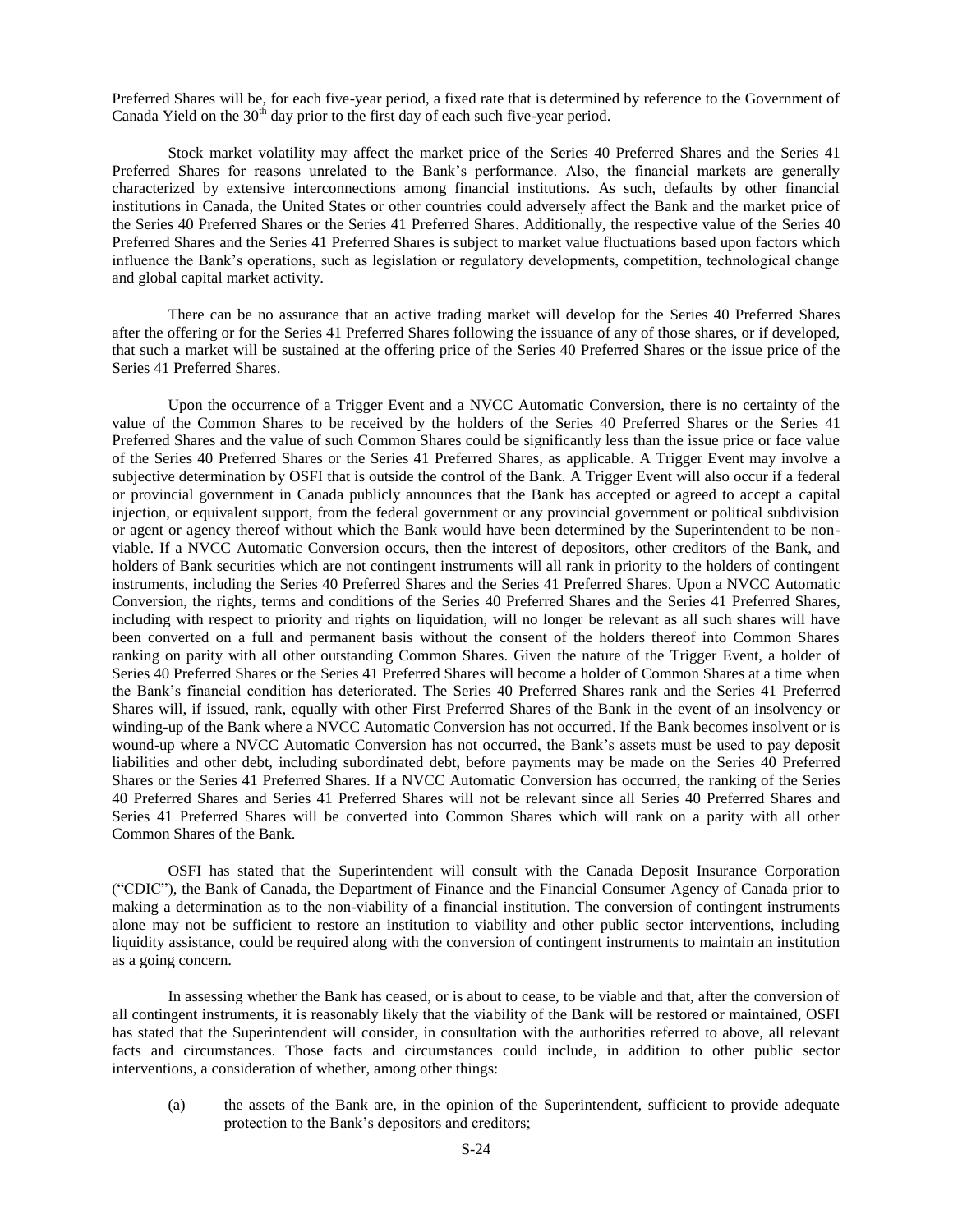- (b) the Bank has lost the confidence of depositors or other creditors and the public (for example, ongoing increased difficulty in obtaining or rolling over short-term funding);
- (c) the Bank's regulatory capital has, in the opinion of the Superintendent, reached a level, or is eroding in a manner, that may detrimentally affect its depositors and creditors;
- (d) the Bank has failed to pay any liability that has become due and payable or, in the opinion of the Superintendent, the Bank will not be able to pay its liabilities as they become due and payable;
- (e) the Bank has failed to comply with an order of the Superintendent to increase its capital;
- (f) in the opinion of the Superintendent, any other state of affairs exists in respect of the Bank that may be materially prejudicial to the interests of the Bank's depositors or creditors or the owners of any assets under the Bank's administration; and
- (g) the Bank is unable to recapitalize on its own through the issuance of Common Shares or other forms of regulatory capital (for example, no suitable investor or group of investors exists that is willing or capable of investing in sufficient quantity and on terms that will restore the Bank's viability, nor is there any reasonable prospect of such an investor emerging in the near-term in the absence of conversion of contingent instruments).

If a NVCC Automatic Conversion occurs, then the interests of depositors, other creditors of the Bank, and holders of the Bank's securities which are not contingent instruments will all rank in priority to the holders of contingent instruments, including the Series 40 Preferred Shares and the Series 41 Preferred Shares. Canadian authorities retain full discretion to choose not to trigger non-viable contingent capital notwithstanding a determination by the Superintendent that the Bank has ceased, or is about to cease, to be viable. Under such circumstances, the holders of the Series 40 Preferred Shares and the Series 41 Preferred Shares could be exposed to losses through the use of other resolution tools or in liquidation.

The number of Common Shares to be received for each Series 40 Preferred Share and each Series 41 Preferred Share upon a NVCC Automatic Conversion is calculated by reference to the prevailing market price of Common Shares immediately prior to a Trigger Event, subject to the floor price. See "Details of the Offering — Provisions Common to the Series 40 Preferred Shares and the Series 41 Preferred Shares — Conversion of Series 40 Preferred Shares and of Series 41 Preferred Shares Upon Occurrence of Non-Viable Contingent Capital Trigger Event". If there is a NVCC Automatic Conversion at a time when the market price of the Common Shares is below the floor price, investors will receive Common Shares with an aggregate market price less than the Share Value. Investors may also receive Common Shares with an aggregate market price less than the prevailing market price of the Series 40 Preferred Shares or the Series 41 Preferred Shares being converted if such shares are trading at a price above the Share Value.

The Bank is expected to have outstanding from time to time other preferred shares and subordinated debt that will automatically convert into Common Shares upon a Trigger Event. In the case of such subordinated debt, the number of Common Shares to be received on conversion will be calculated by reference to the principal amount of such debt, together with accrued and unpaid interest and, in order to take into account the hierarchy of claims in a liquidation, holders of subordinated debt are expected to receive economic entitlements which are more favourable than preferred shareholders. Subordinated debt that is convertible into Common Shares upon a Trigger Event will likely use, and other preferred shares that are convertible into Common Shares upon a Trigger Event may also use, a lower effective floor price (for example, using a different multiple) than that applicable to the Series 40 Preferred Shares and Series 41 Preferred Shares to determine the maximum number of Common Shares to be issued to holders of such instruments upon a NVCC Automatic Conversion. Accordingly, holders of Series 40 Preferred Shares and Series 41 Preferred Shares will receive Common Shares pursuant to a NVCC Automatic Conversion at a time when subordinated debt is converted into Common Shares at a conversion rate that is more favourable to the holder of such instruments and other preferred shares are converted into Common Shares at a conversion rate that may be more favourable to the holder of such instruments, in each case, than the rate applicable to the Series 40 Preferred Shares and Series 41 Preferred Shares, thereby causing substantial dilution to holders of Common Shares and the holders of Series 40 Preferred Shares and Series 41 Preferred Shares, who will become holders of Common Shares upon the Trigger Event.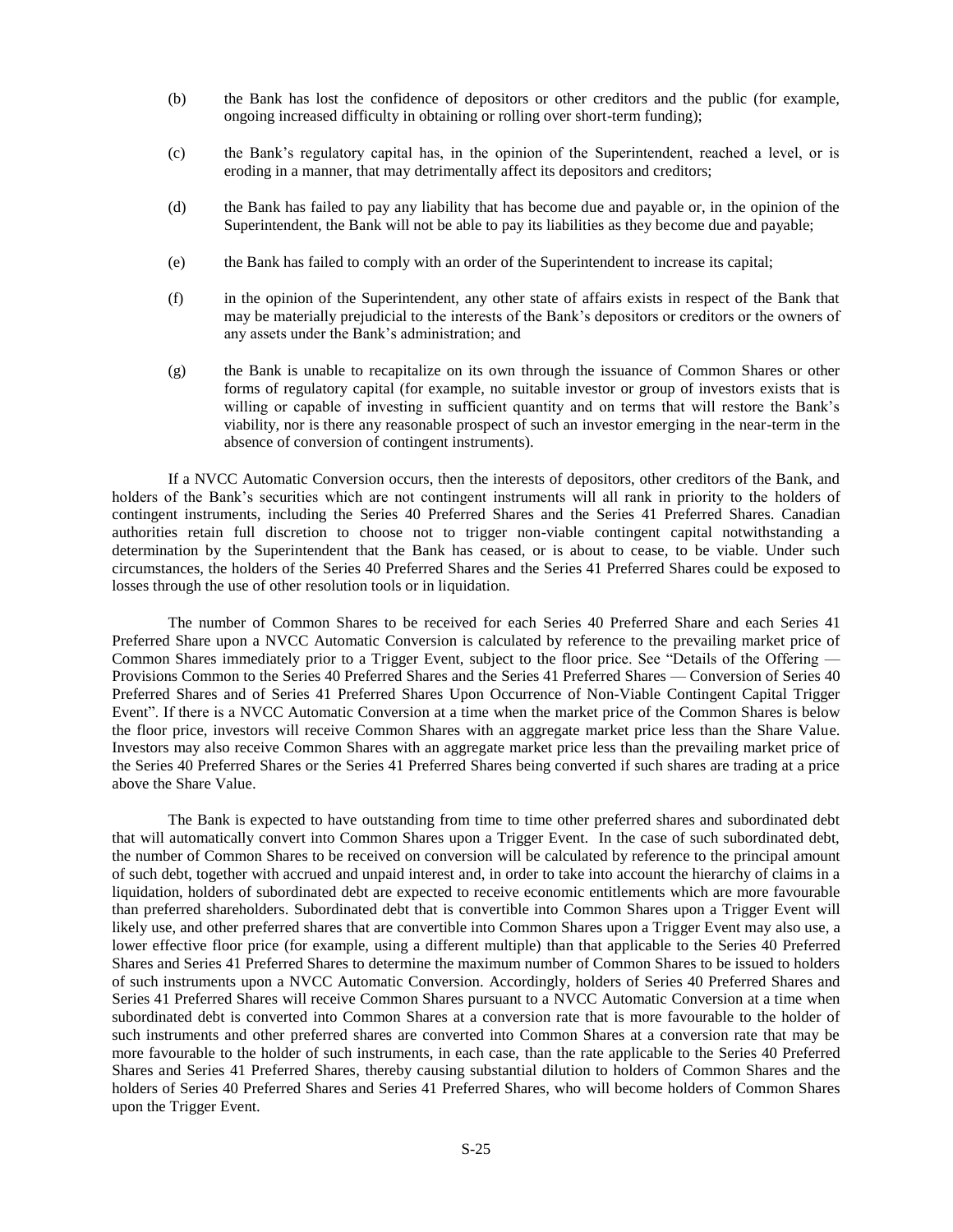No assurance can be given as to the impact of any possible judicial decision or change to the laws of the Province of Québec and the federal laws of Canada applicable therein or administrative practice after the date of this Prospectus Supplement and before the date on which the Preferred Shares are issued. Any such change could materially adversely impact the value of any Preferred Shares affected by it. Such changes in law may include, but are not limited to, the introduction of the "bail-in" regime and regulations described below, which may affect the rights of holders of securities issued by the Bank, including the Series 40 Preferred Shares and the Series 41 Preferred Shares.

The CDIC, Canada's resolution authority, was granted additional powers in 2009 to transfer certain assets and liabilities of a bank to a newly created "bridge bank" for such consideration as it determines in the event of a bank getting into distress, presumably to facilitate a sale of the bank to another financial institution as a going concern. Upon exercise of such power, any remaining assets and liabilities would remain with the "bad bank" which would then be wound up. As such, in this scenario, any securities of the Bank, including Series 40 Preferred Shares, Series 41 Preferred Shares and Common Shares into which such shares may be converted upon the occurrence of a Trigger Event, that remain with the "bad bank" would be effectively written off, subject to only partial repayment, devalued or otherwise become worthless, in the ensuing winding-up**.** 

On April 20, 2016, the federal government introduced a bill to implement bank recapitalization measures, and, on June 22, 2016, a law was adopted. The law amends the *Canada Deposit Insurance Corporation Act* to, among other things, permit the CDIC to be appointed receiver of domestic systemically important banks ("D-SIBs"), which include the Bank, and to convert certain shares and certain eligible liabilities of a D-SIB into common shares of the concerned bank if OSFI considers that the bank has ceased, or is about to cease, to be viable. The proposed conversion power would apply only to eligible liabilities and shares issued after the implementation of the regime with no retroactive application to existing debt unless, on or after the implementation date, the shares or liabilities are amended or, in the case of liabilities, their term is extended. On June 16, 2017, OSFI released for comment a draft guideline entitled Total Loss-Absorbing Capacity (TLAC). The draft guideline requires D-SIBs to maintain a minimum capacity to absorb losses as required under the Bank Act and is part of the bank recapitalization (bail-in) regime. D-SIBs will have until November 1, 2021 to comply. On June 16, 2017, the Government of Canada released for comment bank bail-in regulations. In addition, the regulations officially designate CDIC as the resolution authority for Canada's largest banks and requires D-SIBs to submit resolution plans to the CDIC. The proposed bailin regime could adversely affect the Bank's cost of funding. Moreover, holders of Common Shares, and holders of other securities who receive Common Shares following the occurrence of a trigger event under the Non-Viable Contingency Capital Provisions, may sustain substantial dilution following the conversion of such eligible shares and liabilities. The Bank continues to monitor bail-in regime developments, as additional details on implementation, scope and timing are expected to follow through regulations.

#### **Legal Matters**

<span id="page-25-0"></span>Legal matters in connection with the issue and sale of the Series 40 Preferred Shares will be passed upon, on behalf of the Bank, by McCarthy Tétrault LLP and, on behalf of the Underwriters, by Torys LLP. The partners, associates and counsel of each of McCarthy Tétrault LLP and Torys LLP beneficially own, directly or indirectly, less than 1% of the issued and outstanding securities of the Bank or of any associate or affiliate of the Bank.

### **Statutory Rights of Withdrawal and Rescission**

<span id="page-25-1"></span>Securities legislation in certain of the provinces of Canada provides purchasers with the right to withdraw from an agreement to purchase securities. This right may be exercised within two business days after receipt or deemed receipt of a prospectus and any amendment. In several of the provinces, the securities legislation further provides a purchaser with remedies for rescission or, in some jurisdictions, revisions of the price or damages if the prospectus and any amendment contains a misrepresentation or is not delivered to the purchaser, provided that such remedies for rescission, revisions of the price or damages are exercised by the purchaser within the time limit prescribed by the securities legislation of the purchaser's province. The purchaser should refer to any applicable provisions of the securities legislation of the purchaser's province for the particulars of these rights or consult with a legal adviser.